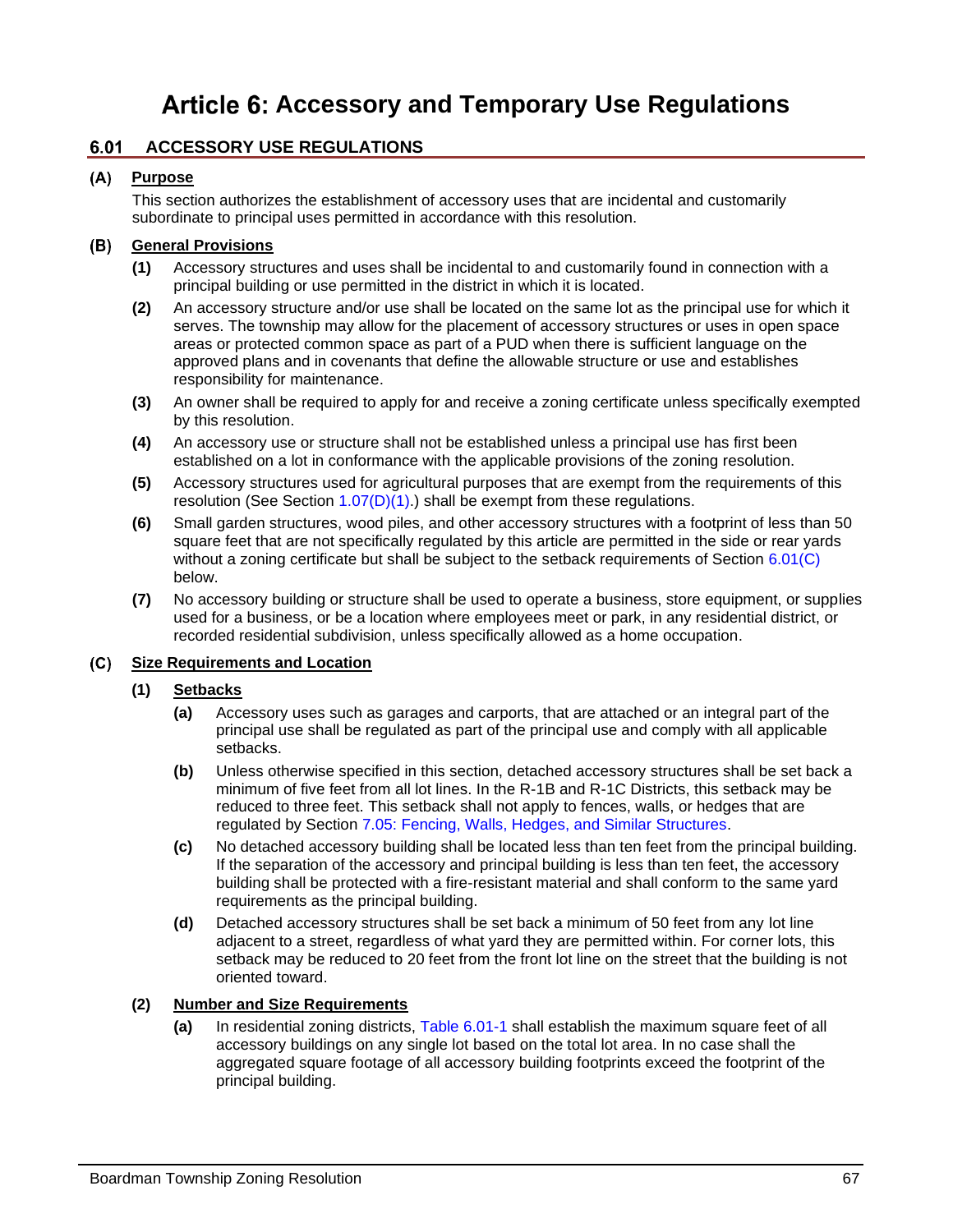<span id="page-1-0"></span>

| TABLE 6.01-1: MAXIMUM FOOTPRINT OF ACCESSORY BUILDINGS IN RESIDENTIAL ZONING<br><b>DISTRICTS</b> |                |                                                  |  |
|--------------------------------------------------------------------------------------------------|----------------|--------------------------------------------------|--|
| <b>Lot Area</b>                                                                                  |                | <b>Maximum Square Feet of Accessory Building</b> |  |
| <b>Square Feet</b>                                                                               | <b>Acres</b>   | <b>Footprints per Lot</b>                        |  |
| Up to 11,999                                                                                     | Up to 0.275    | 900                                              |  |
| 12,000 to 19,999                                                                                 | 0.275 to 0.459 | 1,000                                            |  |
| 20,000 or larger                                                                                 | Over 0.459     | 1.200                                            |  |

**(b)** [Table 6.01-2](#page-1-1) below, identifies the maximum number of certain accessory structures permitted on any single lot.

<span id="page-1-1"></span>

| <b>TABLE 6.01-2:LIMITS OF CERTAIN ACCESSORY STRUCTURES</b>                                                               |                                                                                                                                                             |  |
|--------------------------------------------------------------------------------------------------------------------------|-------------------------------------------------------------------------------------------------------------------------------------------------------------|--|
| <b>Accessory Structure</b>                                                                                               | <b>Maximum Number of Structures per Lot</b>                                                                                                                 |  |
| Detached Accessory Buildings                                                                                             | 1 if a detached garage or carport is located on, or proposed for<br>the same lot (for a maximum of 2 buildings), otherwise there<br>shall be a maximum of 2 |  |
| Ground-Mounted Solar Energy Systems                                                                                      |                                                                                                                                                             |  |
| Swimming Pools and Hot Tubs                                                                                              | each                                                                                                                                                        |  |
| Other Accessory Structure similar in nature to the above-<br>mentioned structures, as determined by the Zoning Inspector |                                                                                                                                                             |  |

# **(3) Maximum Height**

Unless otherwise specified in this section, the maximum height of accessory structures or buildings shall be 16 feet or the maximum height of the principal building, whichever is less. The height shall be measured as defined in Section 4.09(A)(4).

#### <span id="page-1-2"></span>**Permitted Accessory Uses**

[Table 6.01-3](#page-2-0) lists the accessory uses and structures allowed within all zoning districts. The following is an explanation of the abbreviations and columns in [Table 6.01-3.](#page-2-0)

# **(1) Permitted Use (P)**

- **(a)** A "P" in a cell indicates that an accessory use or structure is permitted by-right in the respective zoning district. Permitted uses are subject to all other applicable regulations of this resolution.
- **(b)** Permitted uses or structures are approved administratively by the Zoning Inspector through the zoning certificate procedure (See Section 3.06: Zoning Certificate.). Accessory structures or uses that are accessory to principal uses subject to site plan review (See Section 3.05: Site Plan Review.) shall be reviewed as part of the site plan review process unless the principal use has already been established, in which case, the accessory structure or use shall require only a zoning certificate approval.

# **(2) Permitted Use with Use-Specific Standards (PS)**

- **(a)** A "PS" in a cell indicates that the accessory use or structure category is allowed by-right in the respective zoning district if it meets the additional standards set forth in the last column of [Table 6.01-3.](#page-2-0) Permitted uses with standards are subject to all other applicable regulations of this resolution.
- **(b)** Uses or structures permitted with standards under this category are approved administratively by the Zoning Inspector through the zoning certificate procedure (See Section 3.06: Zoning Certificate.).

# **(3) Conditional Use (C)**

**(a)** A "C" in a cell indicates that an accessory use or structure may be permitted if approved through the conditional use review (See Section 3.04: Variance or Conditional Use.). Conditional uses may be subject to use-specific standards as identified in the last column of [Table 6.01-3.](#page-2-0)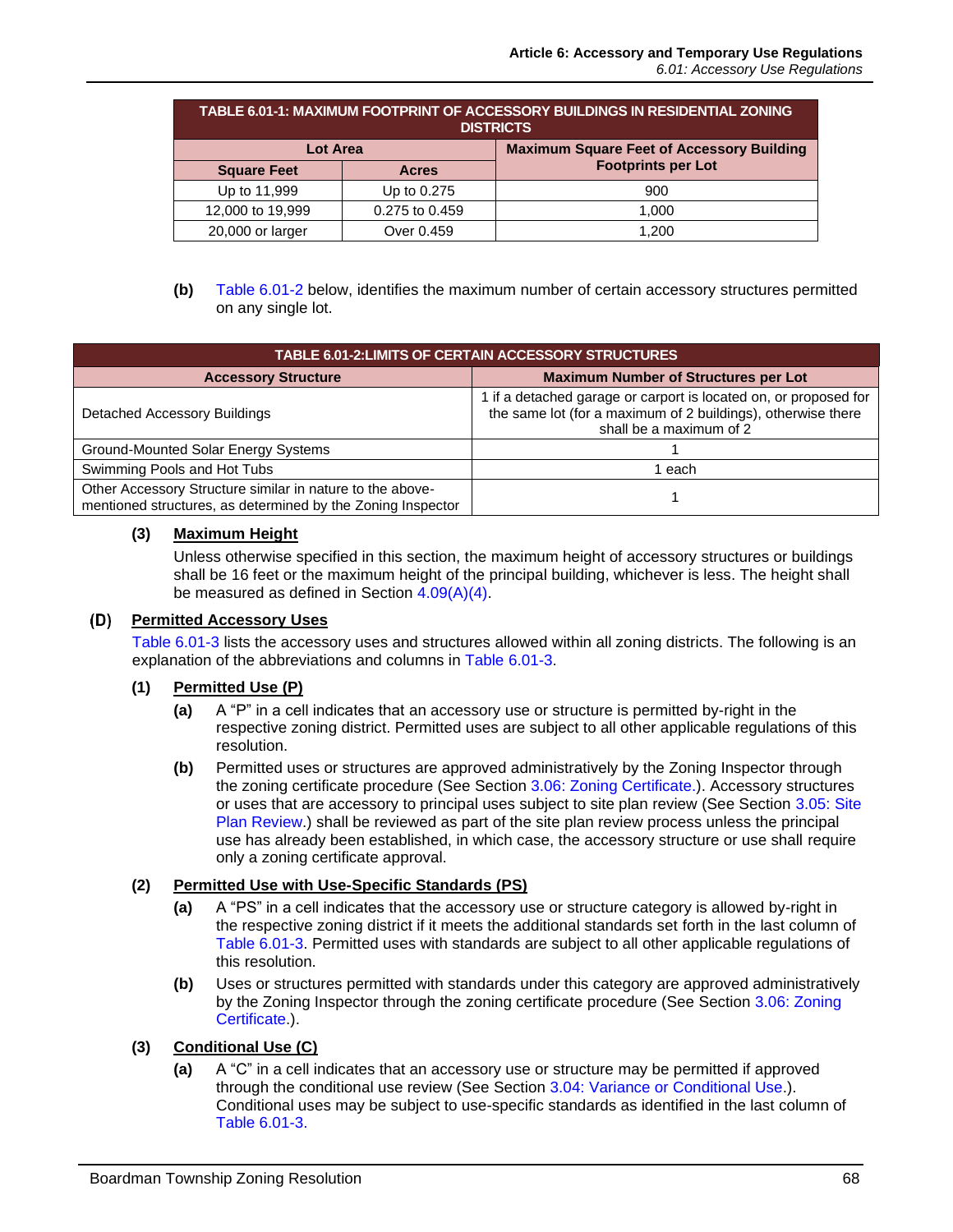- **(b)** Conditional uses are subject to all other applicable regulations of this resolution.
- **(c)** The existence of additional use-specific standards in this resolution shall not be implied to be the only standards the use is required to meet. Any use that is permitted as a conditional use shall be subject to the general review standards for conditional uses in Section  $3.04(D)$ : Conditional Use Review Criteria.

# **(4) Prohibited Uses**

A blank and/or shaded cell indicates that an accessory use or structure is prohibited in the respective zoning district.

#### **(5) Zoning Certificate Required**

The "Zoning Certificate Required" column identifies if a zoning certificate is required for the applicable accessory use or structure.

#### **(6) Yards Permitted**

The "Yards Permitted" column identifies in which yards the applicable accessory use or structure is permitted. See also Section 4.09(A), for more information about specific yard locations for interior, corner, through, flag or panhandle, cul-de-sac, or curved street lots, etc.

#### **(7) Numerical References (Last Column)**

The numbers contained in the "Use-Specific Standards" column are references to additional standards and requirements that apply to the use and structure type listed. Standards referenced in the "Use-Specific Standards" column apply in all zoning districts unless otherwise expressly stated and may apply to a conditionally permitted use and/or a permitted use with use-specific standards.

#### **(8) Unlisted Uses**

If an application is submitted for a use that the Zoning Inspector determines is not defined or established in [Table 6.01-3,](#page-2-0) the applicant may choose to take one of the actions identified in Section 4.07(B)(6).

#### **(9) Accessory Uses in Planned Unit Development Districts**

Accessory uses for development within a planned unit development district shall be regulated based on the principal use. Accessory uses for residential principal uses shall be as regulated for residential zoning districts in [Table 6.01-3.](#page-2-0) Accessory uses for nonresidential principal uses shall be as regulated for nonresidential zoning districts in [Table 6.01-3.](#page-2-0)

<span id="page-2-0"></span>

| TABLE 6.01-3: PERMITTED ACCESSORY USE TABLE                                                                                                                                       |                                                     |                                  |                                                        |                                                                   |                                                               |
|-----------------------------------------------------------------------------------------------------------------------------------------------------------------------------------|-----------------------------------------------------|----------------------------------|--------------------------------------------------------|-------------------------------------------------------------------|---------------------------------------------------------------|
| <b>Permitted Uses</b><br>$P = Permitted Use$<br><b>PS</b> = Permitted with Additional<br><b>Use-Specific Standards</b><br>$C =$ Conditional Use<br><b>Blank Cell = Prohibited</b> | AG, R-1A,<br>R-1B, R-1C,<br>$R-2, R-3, \&$<br>$P-I$ | <b>O, GB,</b><br>RB, NMB,<br>& I | <b>Zoning</b><br><b>Certificate</b><br><b>Required</b> | <b>Yards Permitted</b><br>$F =$ Front<br>$S = Side$<br>$R = Rear$ | <b>Use-Specific</b><br><b>Standards</b><br><b>See Section</b> |
| <b>Accessibility Ramps</b>                                                                                                                                                        | <b>PS</b>                                           | PS.                              | Yes                                                    | F, S, or R                                                        | 6.01(E)(1)                                                    |
| <b>Accessory Dwelling Units</b>                                                                                                                                                   | C                                                   |                                  | <b>Yes</b>                                             | R                                                                 | 6.01(E)(2)                                                    |
| Amateur Radio Antennas                                                                                                                                                            | <b>PS</b>                                           |                                  | Yes                                                    | S or R                                                            | 6.01(E)(3)                                                    |
| <b>Automated Teller Machines</b><br>(ATM)                                                                                                                                         |                                                     | PS or C                          | Yes                                                    | S or R                                                            | 6.01(E)(4)                                                    |
| <b>Basketball Hoops</b>                                                                                                                                                           | <b>PS</b>                                           | PS.                              | No.                                                    | F, S, or R                                                        | 6.01(E)(5)                                                    |
| Beekeeping                                                                                                                                                                        | <b>PS</b>                                           |                                  | Yes                                                    | R                                                                 | 6.01(E)(6)                                                    |
| <b>Bike and Skateboard Ramps</b>                                                                                                                                                  | <b>PS</b>                                           | <b>PS</b>                        | Yes                                                    | R                                                                 | 6.01(E)(7)                                                    |
| <b>Community Gardens</b>                                                                                                                                                          | <b>PS</b>                                           | PS.                              | Yes                                                    | F, S, or R                                                        | 6.01(E)(8)                                                    |
| Detached Accessory Buildings<br>and Structures                                                                                                                                    | <b>PS</b>                                           | <b>PS</b>                        | Yes                                                    | S or R                                                            | 6.01(E)(9)                                                    |
| Drive-Through Facilities                                                                                                                                                          |                                                     | <b>PS</b>                        | Yes                                                    | S or R                                                            | 6.01(E)(10)                                                   |
| <b>Farm Markets</b>                                                                                                                                                               | <b>PS</b>                                           | <b>PS</b>                        | No                                                     | F, S, or R                                                        | 6.01(E)(11)                                                   |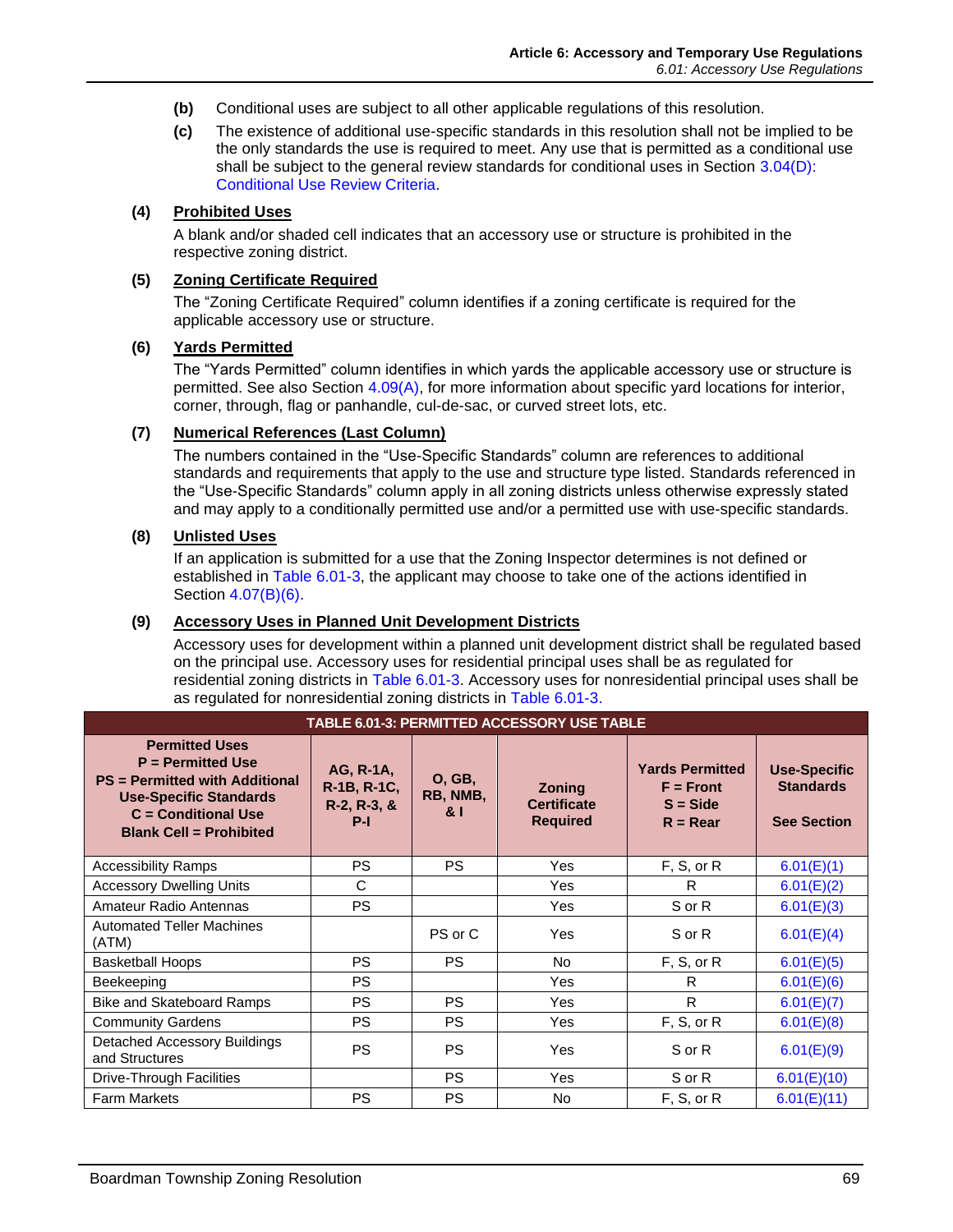| TABLE 6.01-3: PERMITTED ACCESSORY USE TABLE                                                                                                                                       |                                                  |                                 |                                                 |                                                                   |                                                               |
|-----------------------------------------------------------------------------------------------------------------------------------------------------------------------------------|--------------------------------------------------|---------------------------------|-------------------------------------------------|-------------------------------------------------------------------|---------------------------------------------------------------|
| <b>Permitted Uses</b><br>$P = Permitted Use$<br><b>PS</b> = Permitted with Additional<br><b>Use-Specific Standards</b><br>$C =$ Conditional Use<br><b>Blank Cell = Prohibited</b> | AG, R-1A,<br>R-1B, R-1C,<br>R-2, R-3, &<br>$P-I$ | <b>O, GB,</b><br>RB, NMB,<br>81 | Zoning<br><b>Certificate</b><br><b>Required</b> | <b>Yards Permitted</b><br>$F =$ Front<br>$S = Side$<br>$R = Rear$ | <b>Use-Specific</b><br><b>Standards</b><br><b>See Section</b> |
| Home Occupations                                                                                                                                                                  | PS                                               |                                 | Yes                                             | Inside principal<br>building                                      | 6.01(E)(12)                                                   |
| Nursery Schools or Day Care<br>Centers (Children or Adults)                                                                                                                       | PS                                               | <b>PS</b>                       | Yes                                             | Inside principal<br>building                                      | 6.01(E)(13)                                                   |
| <b>Outdoor Dining</b>                                                                                                                                                             |                                                  | PS                              | Yes                                             | F, S, or R                                                        | 6.01(E)(14)                                                   |
| Outdoor Display or Sales                                                                                                                                                          |                                                  | <b>PS</b>                       | Yes                                             | See 6.01(E)(15)                                                   | 6.01(E)(15)                                                   |
| Outdoor Storage and Bulk Sales                                                                                                                                                    |                                                  | <b>PS</b>                       | Yes                                             | See 6.01(E)(16)                                                   | 6.01(E)(16)                                                   |
| Outdoor Vending Machines and<br>Drop Boxes                                                                                                                                        |                                                  | <b>PS</b>                       | <b>No</b>                                       | See 6.01(E)(17)                                                   | 6.01(E)(17)                                                   |
| Playsets, Treehouses and<br>Trampolines                                                                                                                                           | PS                                               |                                 | See Section 6.01(E)(18).                        |                                                                   |                                                               |
| Porches. Decks, and Patios                                                                                                                                                        | PS                                               | <b>PS</b>                       | See Section 6.01(E)(19)                         |                                                                   |                                                               |
| Raising of Small Livestock                                                                                                                                                        | <b>PS</b>                                        |                                 | Yes                                             | R                                                                 | 6.01(E)(20)                                                   |
| <b>Satellite Dishes</b>                                                                                                                                                           | See 6.01(E)(21)                                  |                                 |                                                 |                                                                   |                                                               |
| Short-Term Rental                                                                                                                                                                 | PS                                               |                                 | <b>No</b>                                       | Inside principal<br>building                                      | 6.01(E)(22)                                                   |
| Small Wind Energy Conservation<br>Systems                                                                                                                                         | $\mathsf{C}$                                     | $\mathsf{C}$                    | Yes                                             | S or R                                                            | 6.01(E)(23)                                                   |
| Solar Panels                                                                                                                                                                      | PS                                               | <b>PS</b>                       | Yes                                             | $\mathsf{R}$                                                      | 6.01(E)(24)                                                   |
| Swimming Pools, Hot Tubs, and<br>Ponds                                                                                                                                            | <b>PS</b>                                        | <b>PS</b>                       | Yes                                             | $\mathsf{R}$                                                      | 6.01(E)(25)                                                   |
| Type-B day care homes (1-6<br>children)                                                                                                                                           | P                                                |                                 | Yes                                             | Inside principal<br>building                                      |                                                               |

# <span id="page-3-0"></span>**Use-Specific Standards**

# **(1) Accessibility Ramps**

Ramps that provide access to buildings for the disabled are permitted in all zoning districts and may encroach in all setbacks but shall not encroach on a public sidewalk, right-of-way, or street.

# <span id="page-3-1"></span>**(2) Accessory Dwelling Units**

- **(a)** Accessory dwelling units shall only be permitted when accessory to a single-family dwelling on an individual lot with a minimum lot area of 12,000 square feet.
- **(b)** Accessory dwelling units may be constructed within an existing dwelling unit (interior apartment with separate entrance) or as a separate or converted accessory structure (e.g., converted garage, carriage house, unit above a garage).
- **(c)** An accessory dwelling unit that is constructed within the principal dwelling (interior apartment) shall comply with the following:
	- **(i)** May occupy a basement, first, or second story of a main residence if it is designed as an integral part of the main residence and meets the setbacks required for the main residence.
	- **(ii)** Any separate external entrance shall be located on the side or in the rear of the building.
- **(d)** An accessory dwelling unit that is in a separate, detached building or is added to a detached building shall be constructed in a manner that reflects the architectural style, materials, colors, and roof design of the principal dwelling.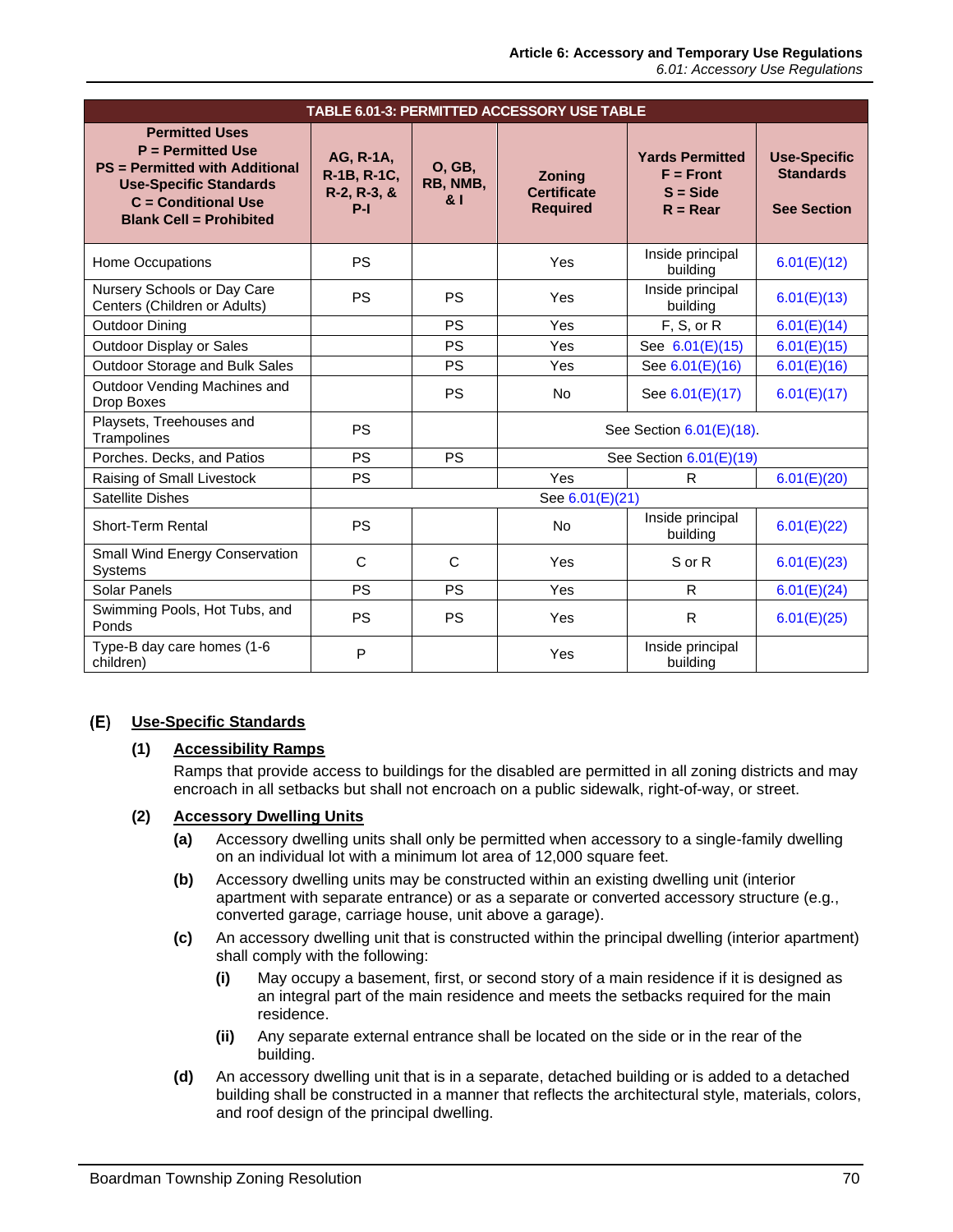- **(e)** Only one accessory dwelling unit is permitted on an individual lot.
- **(f)** The maximum size of an accessory dwelling unit shall be 750 square feet and shall not contain more than two bedrooms.
- **(g)** One off-street parking space shall be provided in addition to any spaces required in Section 11.04(A).
- **(h)** The owner of the lot shall reside in either the principal dwelling or accessory dwelling unit as long as both dwelling units are occupied as residences.

#### <span id="page-4-0"></span>**(3) Amateur Radio Antennas**

- **(a)** Towers used to support amateur radio antenna shall not exceed 70 feet in height.
- **(b)** Such a tower shall be set back a minimum of one foot from each lot line for every one foot in height. All guy wires, if applicable, shall be set back a minimum of ten feet from all lot lines.
- **(c)** Any tower and related structures shall be installed in accordance with the instructions furnished by the manufacturer of the tower model. An antenna mounted on a tower may be modified and changed at any time so long as the published allowable load on the tower is not exceeded and the structure of the tower remains in accordance with the manufacturer's specifications.

# <span id="page-4-1"></span>**(4) Automated Teller Machines (ATM)**

- **(a)** If the ATM is part of a drive-through facility, the ATM shall be subject to the vehicle stacking requirements of Section 11.07: Stacking Space Requirements.
- **(b)** ATMs that are located within the interior of the building shall be regulated as part of the principal use.
- **(c)** ATMs that are attached to a principal building shall be reviewed as part of a zoning certificate application. Stand-alone ATMs that are independent from any building shall be permitted only as a conditional use with approval required by the Police Department.

#### <span id="page-4-2"></span>**(5) Basketball Hoops**

- **(a)** Basketball courts shall be regulated in the same manner as a patio.
- **(b)** Movable basketball hoops shall not be located in rights-of-way or be so located as to require play in any right-of-way.

# <span id="page-4-3"></span>**(6) Beekeeping**

- **(a)** Beekeeping as an accessory use shall be permitted in the AG, R-1A, and P-I Districts when the lot on which any hives are kept has a minimum lot area of 20,000 square feet.
- **(b)** Honey bee colonies shall be kept in hives with removable frames, which shall be kept in sound and usable condition.
- **(c)** Each beekeeper shall ensure that a convenient source of water is available to the colony so long as colonies remain active outside of the hive.
- **(d)** Each beekeeper shall ensure that no wax comb or other material that might encourage robbing by other bees are left upon the grounds of the apiary lot. Such materials once removed from the site shall be handled and stored in sealed containers, or placed within a building or other insect proof container.
- **(e)** For each colony permitted to be maintained under this resolution, there may also be maintained upon the same apiary lot, one nucleus colony in a hive structure not to exceed one standard 9-5/8-inch depth 10-frame hive body with no supers.
- **(f)** Each beekeeper shall maintain his beekeeping equipment in good condition, including keeping the hives painted if they have been painted but are peeling or flaking, and securing unused equipment from weather, potential theft or vandalism and occupancy by swarms. It shall not be a defense to this ordinance that a beekeeper's unused equipment attracted a swarm and that the beekeeper is not intentionally keeping bees.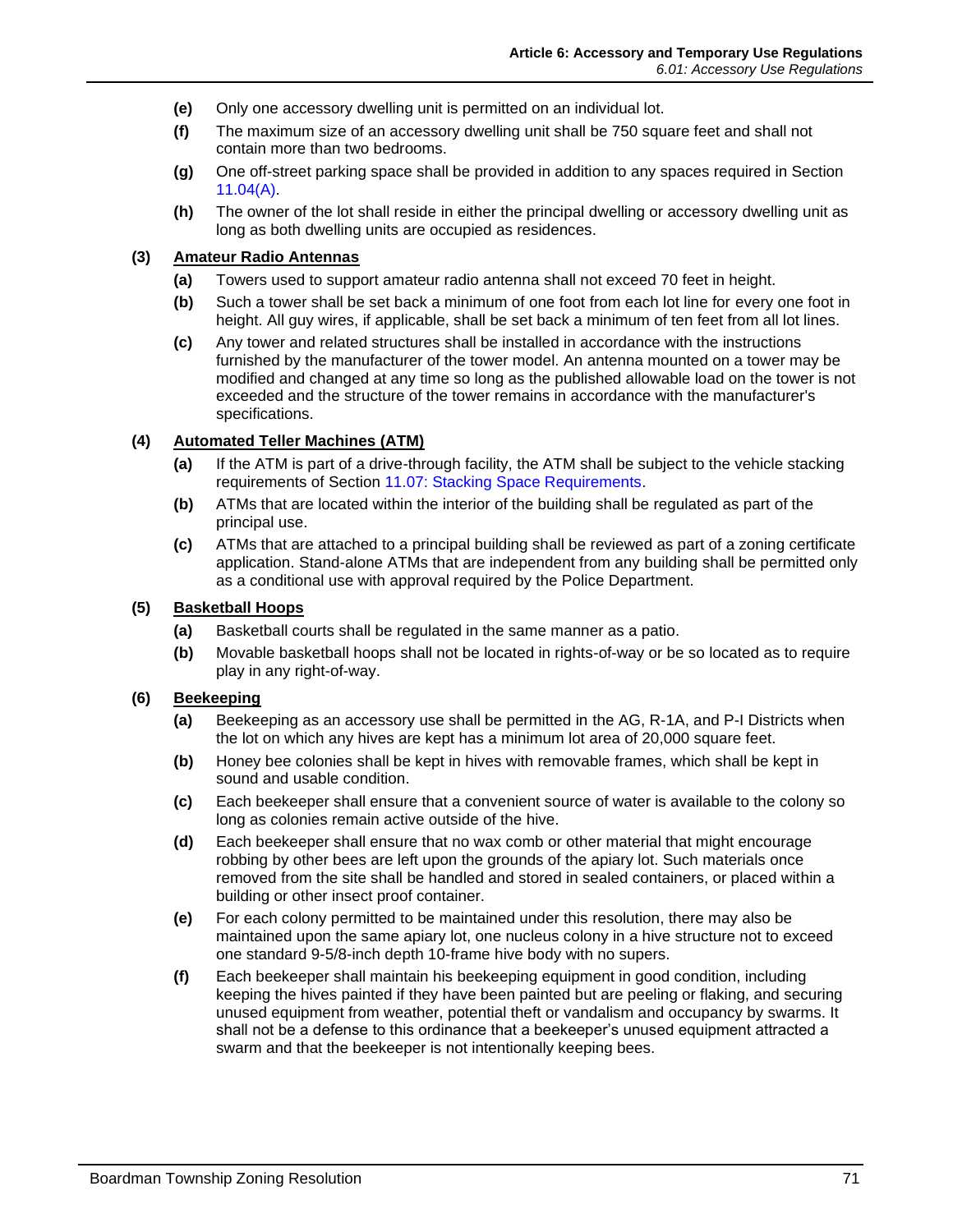**(g)** If the beekeeper serves the community by removing a swarm or swarms of honey bees from locations where they are not desired, the beekeeper shall not be considered in violation the portion of this code limiting the number of colonies if he/she temporarily houses the swarm on the apiary lot in compliance with the standards of practice set out in this ordinance for no more than 30 days from the date acquired.

# **(h) Flyaway Barrier**

- **(i)** Except as otherwise provided in this resolution, in each instance where a colony is kept less than 25 feet from a property line of the lot upon which the apiary is located, as measured from the nearest point on the hive to the property line, the beekeeper shall establish and maintain a flyway barrier at least six feet in height.
- **(ii)** The flyway barrier may consist of a wall, fence, dense vegetation or a combination there of, such that bees will fly over rather than through the material to reach the colony.
- **(iii)** If a flyway barrier of dense vegetation is used, the initial planting may be four feet in height, so long as the vegetation normally reaches six feet in height or higher.
- **(iv)** The flyway barrier must continue parallel to the apiary lot line for 10 feet in either direction from the hive, or contain the hive or hives in an enclosure at least six feet in height.
- **(v)** A flyway barrier is not required if the property adjoining the apiary lot line is undeveloped, is outside of the township, or is zoned as an AG or I District.
- **(vi)** No person is permitted to keep more than the following numbers of colonies on any lot within the township, based upon the size or configuration of the apiary lot:

| <b>TABLE 6.01-4: BEE COLONY DENSITY</b> |                                   |  |  |
|-----------------------------------------|-----------------------------------|--|--|
| Lot Area (Square Feet)                  | <b>Maximum Number of Colonies</b> |  |  |
| 20,000 to 32,500                        |                                   |  |  |
| 32,501 to 43,560                        | 6                                 |  |  |
| 43,561 or larger                        | 8 [1]                             |  |  |
|                                         |                                   |  |  |

NOTE:

[1] Lots that have over five acres of acre may have an unlimited number of colonies and are exempt from these regulations pursuant to Section 1.07(D)(1).

# <span id="page-5-0"></span>**(7) Bike and Skateboard Ramps**

Bike ramps and skateboard ramps shall be set back at least 15 feet from all lot lines.

# <span id="page-5-1"></span>**(8) Community Gardens**

- **(a)** Community gardens may be allowed as an accessory use when associated with public or institutional principal use (e.g., religious institution or educational facility).
- **(b)** Community gardens may be located in an open space area if the space is maintained by a homeowners' association.
- **(c)** The owner of the property shall have an established set of operating rules addressing the governance structure of the garden; hours of operation; maintenance and security requirements and responsibilities; and distribution of garden plots.
- **(d)** The name and telephone number of the owner and any person designated as the person incharge of garden coordination along with a copy of the operating rules shall be kept on file with the Zoning Inspector.
- **(e)** The site shall be designed and maintained so that water and fertilizer will not drain onto adjacent properties.
- **(f)** There shall be no retail sales on site, except for produce grown on the site.
- **(g)** Benches, bike racks, raised/accessible planting beds, picnic tables, seasonal farm stands, garden art, and rain barrel systems may be permitted if the community garden is located on a lot where the principal use of the lot is public, institutional, or commercial.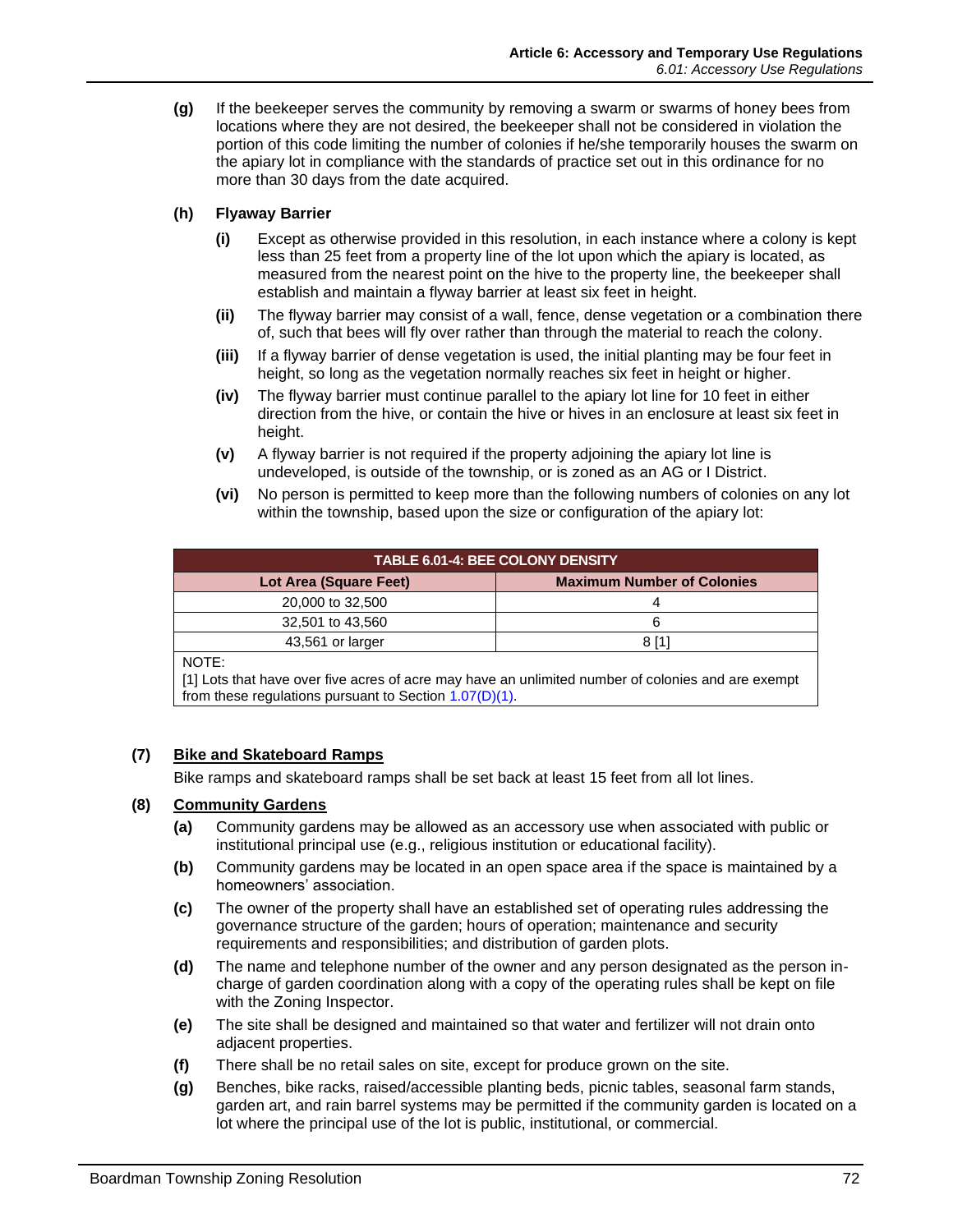**(h)** Fences and walls shall be subject to the provisions of Section 7.05: Fencing, Walls, Hedges, and Similar Structures.

# <span id="page-6-0"></span>**(9) Detached Accessory Buildings**

The provisions of this section shall apply to any accessory building not identified elsewhere in [Table](#page-2-0)  [6.01-3](#page-2-0) that may include detached garages and carports, detached storage/utility sheds, gazebos, pool houses, and other similar buildings as determined by the Zoning Inspector.

- **(a)** Detached garages and carports shall be served by a paved driveway.
- **(b)** Detached accessory buildings shall be set back a minimum of 30 feet from the front foundation line of the principal building. For the purposes of corner lots, this setback may be reduced to a minimum setback of 10 feet from the side foundation, which is determined to be the foundation that runs along the side of the building, facing the second street.
- **(c)** Detached accessory buildings shall include accessory structures that are enclosed, regardless of the materials used for enclosure including, but not limited to, hoop houses and greenhouses.

#### <span id="page-6-1"></span>**(10) Drive-Through Facilities**

- **(a)** Drive-through facilities shall be subject to the vehicle stacking requirements of Section 11.07: Stacking Space Requirements.
- **(b)** Audible electronic devices such as loudspeakers, automobile service order devices, and similar instruments shall be set back a minimum of 250 feet from any residential dwelling unit and shall be subject to all applicable noise resolutions and ordinances.
- **(c)** No service shall be rendered, deliveries made, or sales conducted within the required front yard; customers served in vehicles shall be parked to the sides and/or rear of the principal structure.
- **(d)** All drive-through areas, including but not limited to menu boards, stacking lanes, trash receptacles, loudspeakers, drive up windows, and other objects associated with the drivethrough area shall be located in the side or rear yard of a property to the maximum extent feasible, and shall not cross, interfere with, or impede any public right-of-way.

# <span id="page-6-2"></span>**(11) Farm Markets**

- **(a)** Farm markets may be permitted when they are used in conjunction with any lawful agricultural use pursuant to the ORC and shall be subject to the following standards in addition to any other applicable sections of this resolution:
	- **(i)** A farm market shall only be permitted where 50% or more of the gross income received from the farm market is derived from produce raised on farms owned or operated by the market operator in a normal crop year.
	- **(ii)** The farm market shall be located on the same property where the produce is raised.
	- **(iii)** The structure shall not exceed 800 square feet.
	- **(iv)** The structure and sign shall be set back a minimum of 30 feet from all side and rear lot lines.
	- **(v)** The structure, signs, and required off-street parking shall be located and set back in such a manner as to not create a traffic hazard as determined by the Zoning Inspector.
	- **(vi)** Any signage located on the site shall not be illuminated and shall be subject, where applicable, to the standards of Article 12: Signage Standards.
- **(b)** The sale of any farm produce or goods that do not meet the definition or standards of farm markets in this section may be allowed as part of a temporary use in Section [6.02: Temporary](#page-13-0)  [Uses and Structures.](#page-13-0)
- <span id="page-6-3"></span>**(12) Home Occupations**
	- **(a)** Home occupations shall be conducted entirely within the dwelling unit.
	- **(b)** Home occupations shall not change the character of the residential use and shall not adversely affect the uses permitted in the residential district of which they are a part.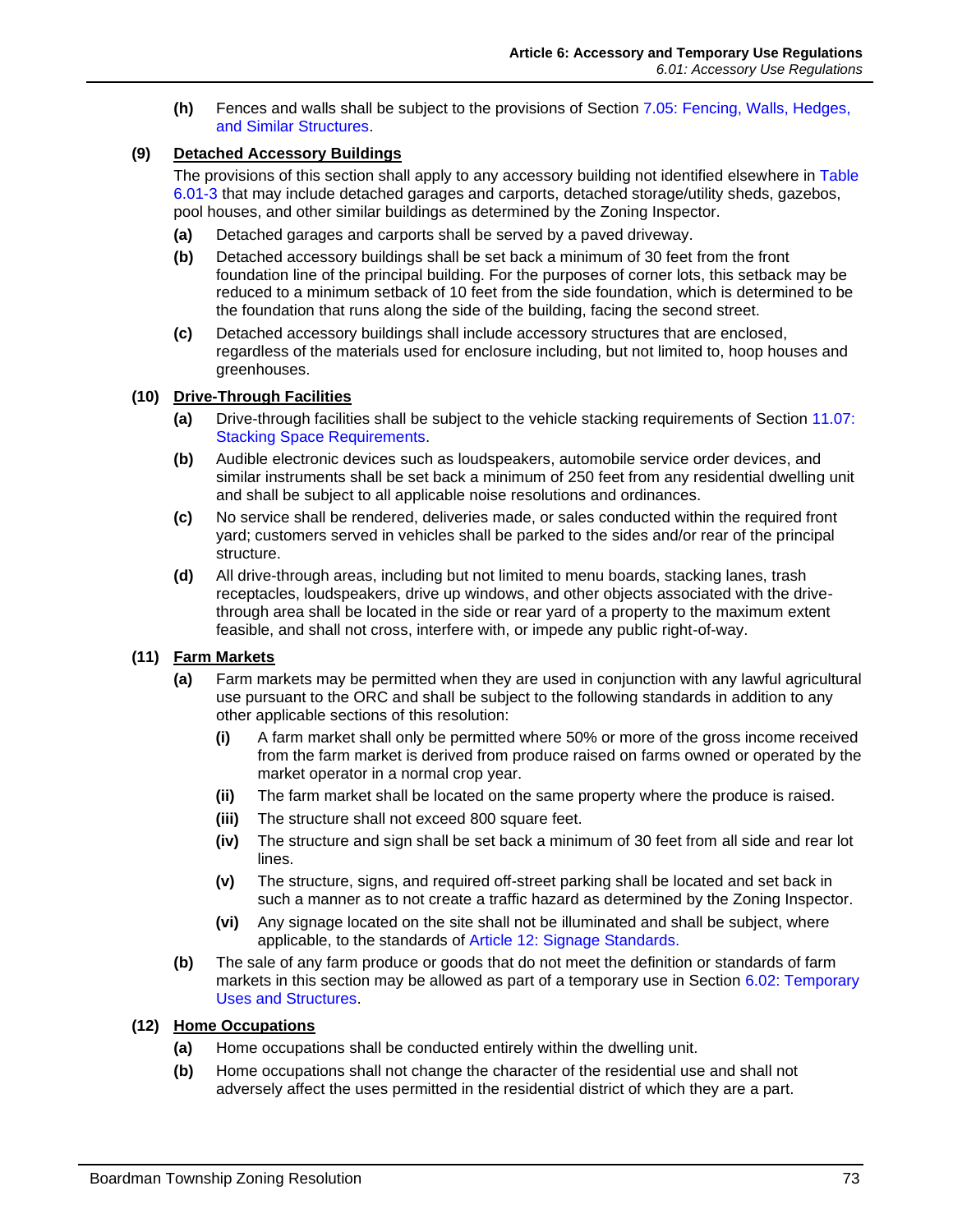- **(c)** The nature of home occupation as an accessory use relative to its location and conduct of activity is such that the average neighbor, under normal circumstances, would not be aware of its existence.
- **(d)** Any home occupation activities on the property shall be conducted only by persons residing in the dwelling unit and up to one additional employee who does not have to reside in the dwelling. Such employee shall work in the dwelling.
- **(e)** No building or structure shall be used to operate a business, store equipment or supplies used for a business, or serve as a location where employees meet or park prior to going to work off-site but where such employees do not work anywhere on the property.
- **(f)** The maximum floor area the use may cover shall not exceed 20 percent of the total floor area of the dwelling unit.
- **(g)** Home occupations which provide a service shall not have more than two customers (including those arriving and waiting for service) at any one time.
- **(h)** The storage of all equipment, machinery, supplies, materials, files, and the like, shall be stored completely within the residence or accessory buildings.
- **(i)** Any need for parking generated by the conduct of such home occupation shall be accommodated on off-street parking spaces or areas that are paved for the purpose of parking.
- **(j)** No traffic shall be generated by such home occupation in greater volume than is normally expected for the residential neighborhood.
- **(k)** The following are examples of permitted types of home occupations, all other types of home occupations shall be prohibited:
	- **(i)** Clerical and other similar business services;
	- **(ii)** Instruction in music, dance or other type of teaching with a maximum number of two students at a time;
	- **(iii)** The office of a professional accountant, attorney, broker, consultant, insurance agent, realtor, architect, engineer, sales representative, and similar office-oriented occupations;
	- **(iv)** Artists, sculptors, photographers, and other providers of home crafts;
	- **(v)** Barber shop/beauty salon with a maximum of one chair;
	- **(vi)** Workshops for a tailor, dressmaker, gunsmiths, repair services, and artisans;
	- **(vii)** Caterers with no on-site catering;
	- **(viii)** A licensed massage therapist who provides massage therapy for a maximum of one client at any given time; or
	- **(ix)** Any similar use as determined by the Zoning Inspector.

# <span id="page-7-0"></span>**(13) Nursery Schools or Day Care Centers (Children or Adults)**

Nursery schools or day care centers may only be permitted as accessory uses to permitted and conforming nonresidential uses including places of worship and educational institutions. Such use shall be located within the principal building.

# <span id="page-7-1"></span>**(14) Outdoor Dining**

- **(a)** Outdoor dining areas shall be located along a sidewalk adjacent to the principal building or between the principal building and parking areas. Outdoor dining areas shall not be located in such a manner as to require customers and employees to cross driveways or parking areas to go between the café/food service areas and the principal building.
- **(b)** A minimum of five feet of clear walking space shall be maintained on the sidewalk for pedestrian traffic.
- **(c)** Umbrellas and awnings that shelter diners from the elements shall be secured so as not to create a hazard in windy conditions.
- **(d)** Enclosing outdoor dining areas either by a permanent roof or to expand the existing structure shall meet all the requirements of a building within the applicable zoning district and shall require the issuance of a new zoning certificate.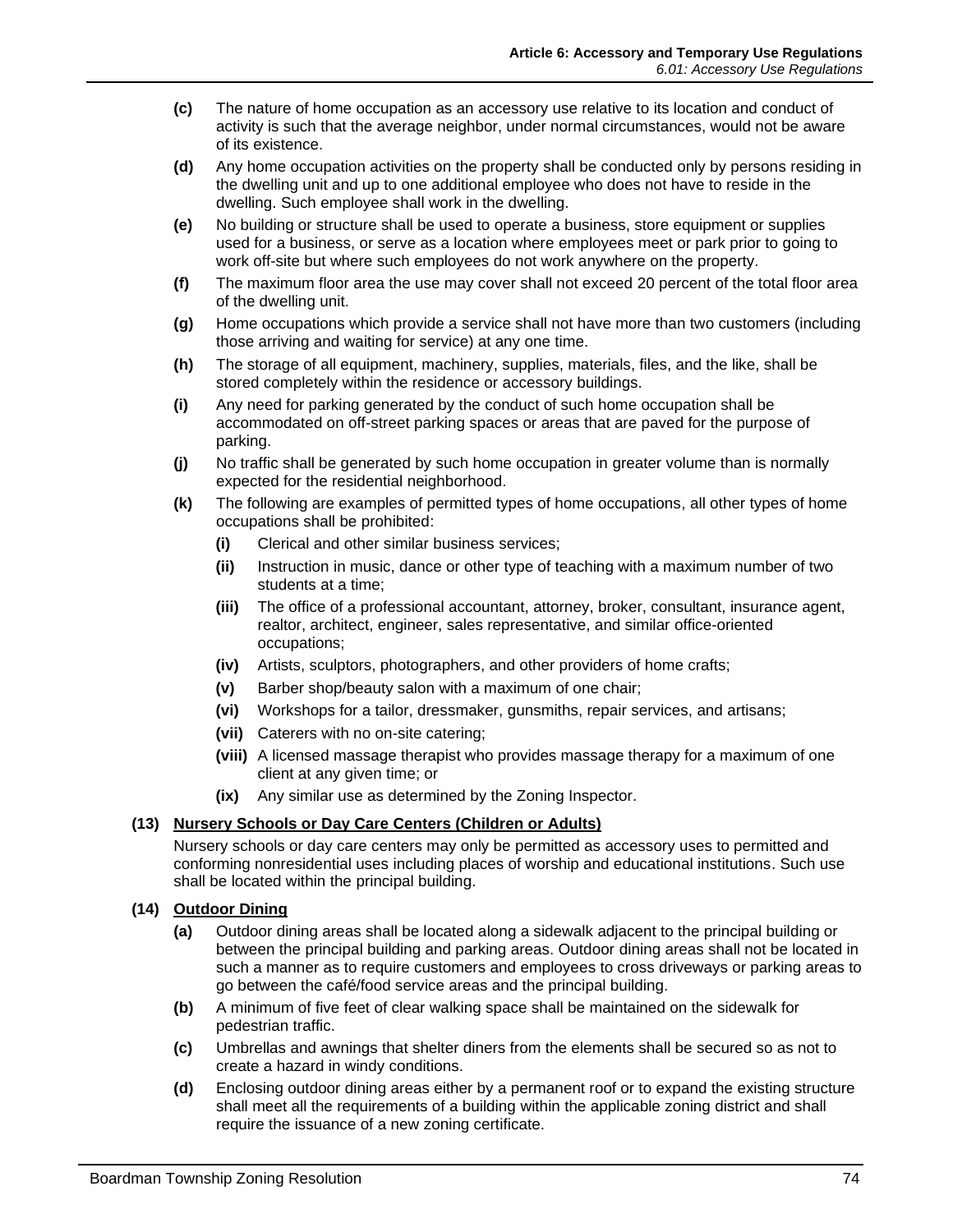**(e)** Any roof designed to cover patrons, including roofs over areas for waiting, smoking, etc., shall be structurally attached to the principal building and permanent in nature.

# <span id="page-8-0"></span>**(15) Outdoor Displays or Sales**

Facilities for outdoor display or sales (e.g., garden supply sales, news and flower stands, and similar uses) that are accessory to another principal use may be permitted upon compliance with the following:

- **(a)** Outdoor display and sales areas shall require the issuance of a zoning certificate. Such uses shall not be placed within the street right-of-way, within an interior drive, or in a location which will interfere with vehicle sight distance.
- **(b)** Outdoor displays and sales shall be related to the principal use of the site and shall clearly be accessory and incidental to the principal use. Outdoor displays and sales shall be prohibited when the principal building is vacant.
- **(c)** Any outdoor displays or sales not related to the principal use shall be regulated as a temporary outdoor sale in accordance with Section [6.02: Temporary Uses and Structures.](#page-13-0)
- **(d)** Outdoor display and sales areas may be permitted provided that the merchandise is displayed along the sidewalk or walkway adjacent to the building.
- **(e)** Outdoor display and sales areas may also be permitted in any side or rear yard.
- **(f)** In all cases, any areas designated for outdoor display or sales shall be set back a minimum of 25 feet from any adjacent residential lot.
- **(g)** The placement of the use shall not result in the reduction of the number of parking spaces required to serve the principal use(s) on the site.
- **(h)** The placement of the merchandise shall not interfere with pedestrian movement on any sidewalk or walkway. A minimum of five feet of the sidewalk or walkway shall be clear of merchandise to allow for safe pedestrian movement.
- **(i)** The outdoor display and sales areas shall be maintained in good order and appearance.
- **(j)** A specific schedule of operation shall be filed and approved as part of the submitted application.
- **(k)** The outdoor display and sale of goods and products shall be limited to those goods and products that a customer can pick up and carry into the building for purchase. Larger items may be displayed for sale if in compliance with the outdoor storage requirements of Section [6.01\(E\)\(16\): Outdoor Storage and Bulk Sales.](#page-8-1)

# <span id="page-8-1"></span>**(16) Outdoor Storage and Bulk Sales**

Outdoor storage and bulk sale activities that are accessory to another principal use may be permitted upon compliance with the following:

- **(a)** The outdoor storage of goods shall be prohibited on vacant lots.
- **(b)** The outdoor storage of materials shall include the storage of goods, materials, or products associated with the principal use.
- **(c)** Areas devoted to outdoor storage shall be located in the side and rear yard only and shall comply with the building setbacks set forth in the applicable zoning district. Outdoor storage may also be located in the front yard when placed on a sidewalk area located within ten feet of the front façade of the principal building.
- **(d)** No outdoor storage area shall be permitted to occupy or interfere with traffic circulation, required parking areas, sidewalks, or pedestrian access.
- **(e)** The area of the lot devoted to outdoor storage of goods and merchandise shall not exceed 20 percent of the ground floor area of the principal building.
- **(f)** Areas devoted to outdoor storage shall be paved with asphalt or concrete and free of dust.
- **(g)** The outdoor storage area may also be used for a sales area for the related principal use.
- **(h)** In all cases, any areas designated for outdoor storage areas shall be set back a minimum of 50 feet from any adjacent residential lot.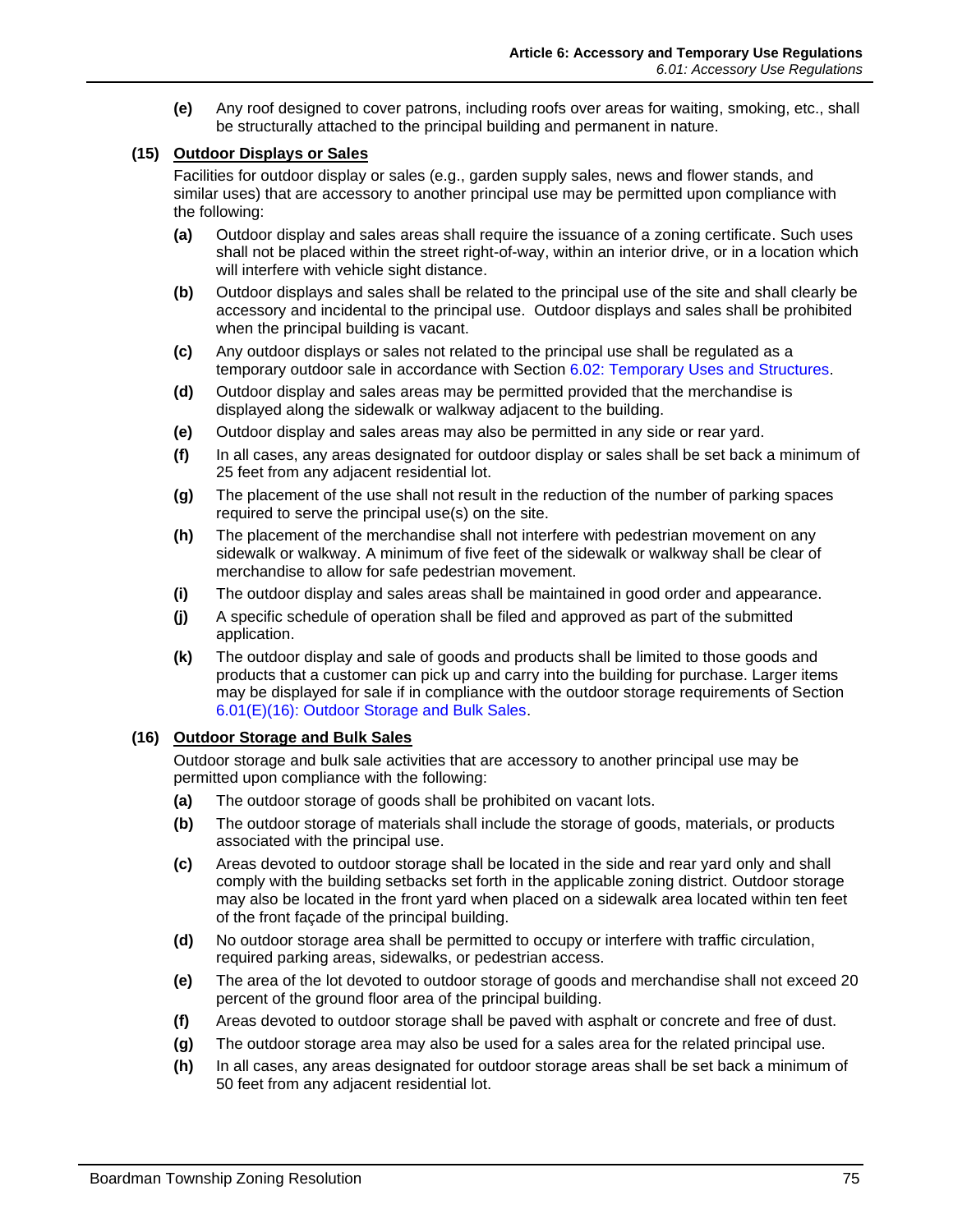# **(i) Screening**

- **(i)** All aspects of outdoor operations including outdoor storage of goods and materials shall be enclosed with a solid wall or fence, including solid gates. The wall or fence shall have a height tall enough to conceal all materials therein from the view of any observer standing at the grade level at an abutting residential district line or a public street. However, in no case shall the height of the fence or wall be less than six feet.
- **(ii)** If the wall or fence needs to exceed eight feet in height to conceal the storage of materials, such wall or fence shall be constructed of materials similar to the principal building so that it appears to be an extension of the principal structure.
- **(iii)** All materials shall be stored in such a fashion as to be accessible to fire-fighting equipment at all times.
- **(iv)** Outdoor storage of materials shall not include a junkyard or similar storage.

# <span id="page-9-0"></span>**(17) Outdoor Vending Machines and Drop Boxes**

- **(a)** Outdoor drop boxes shall be prohibited in the NMB District.
- **(b)** No such use or facility shall be placed within the street right-of-way, within an interior drive, or in a location which will interfere with required site visibility requirements (See Section 4.09(B)(1).).
- **(c)** The placement of the facility shall not result in the reduction of the number of parking spaces below the number of spaces required for the principal use by this resolution.
- **(d)** The facility or equipment shall be maintained in good operating order and appearance.
- **(e)** Vending machines shall only be placed along the façade of the principal building. See [Figure](#page-9-2)  [6.01-A.](#page-9-2)



Figure 6.01-A: The above is an image of a vending machine that is appropriately located along the façade of the building.

- <span id="page-9-2"></span>**(f)** Drop boxes shall only be permitted in the side or rear yard.
- **(g)** A maximum of one drop box and two vending machines are permitted on any single lot. One additional drop box and one vending machine shall be permitted on a lot for each two acres of lot area in excess of an initial two-acre lot. This limitation on the number of boxes or machines shall not apply to dumpsters outside of the building or vending machines located within the building.
- **(h)** Signage shall be limited to a maximum of six square feet on each vending machine and drop box and shall not count toward the sign area allowed in Article 12: Signage Standards.
- **(i)** The township shall have the authority to place more than one drop box on a single lot when providing recycling services to the general public.

# <span id="page-9-1"></span>**(18) Playsets, Treehouses and Trampolines**

Playsets, treehouses, and trampolines shall be permitted in any rear yard, without a zoning certificate provided that the use is less than 200 square feet. Any use that has a larger footprint or that is an enclosed structure shall be regulated as a detached accessory building in accordance with Section  $6.01(E)(9)$ .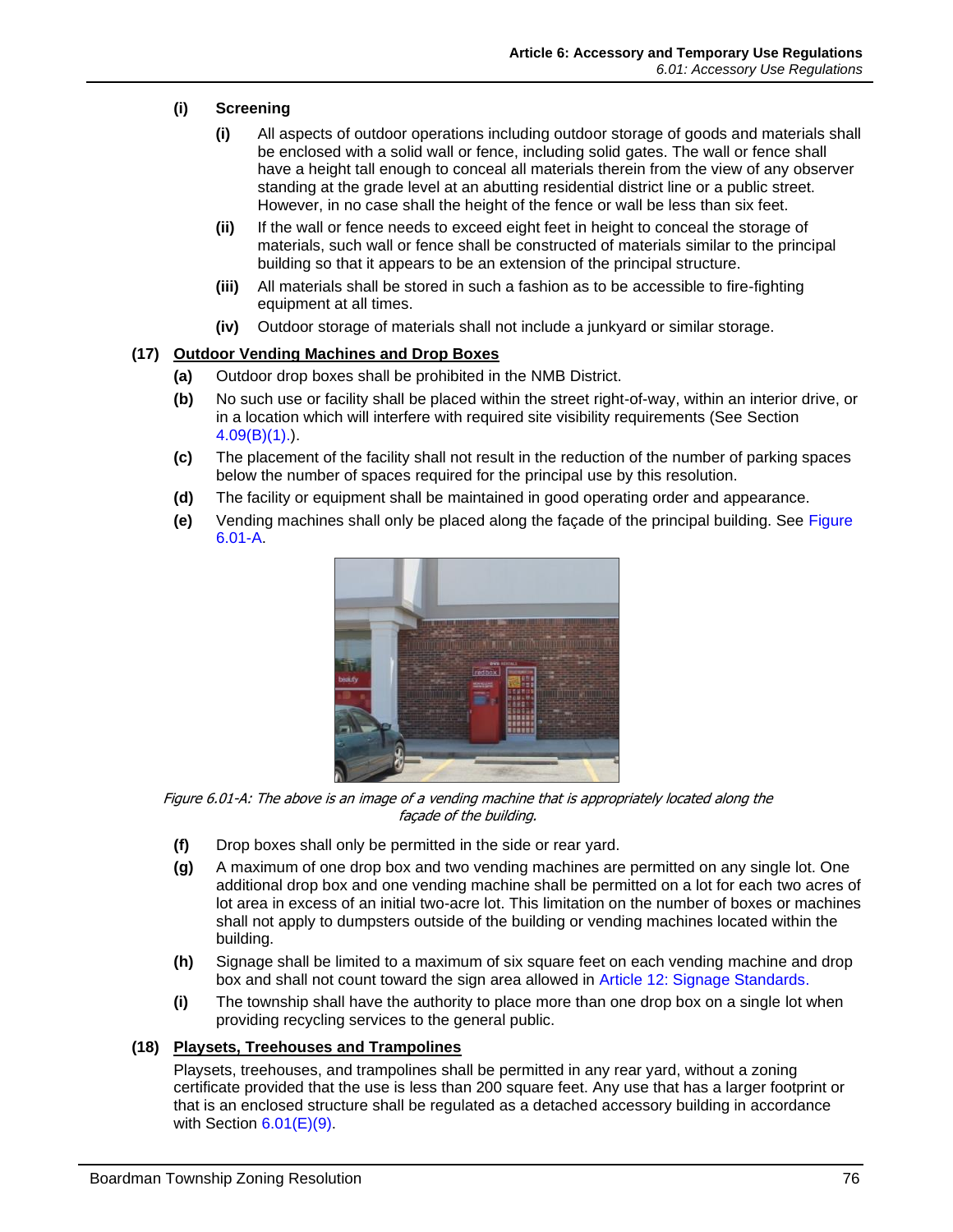# <span id="page-10-0"></span>**(19) Porches, Decks, and Patios**

**(a)** Porches or decks that are enclosed with a roof and with walls or siding including, but not limited to, screening or other materials shall be considered an integral part of the principal building and shall meet the setback requirements for principal buildings in the applicable zoning district. Any enclosure shall be constructed of traditional, permanent materials (e.g., no tarps or fabric covers other than traditional screening material used for screened-in porches). The enclosure of a previously unenclosed porch or deck shall require the approval of a zoning certificate.

#### **(b) Decks**

- **(i)** Decks shall require a zoning certificate and shall be permitted in all yards subject to the standards of this section.
- **(ii)** Decks shall comply with the side yard setbacks for principal buildings in the applicable zoning district.
- **(iii)** Decks are permitted in the front yard provided they are attached to the principal building and are designed so the walking surface is no higher than the floor height of the first floor of the building. In such case, the decks may encroach into the required front yard in the same manner as a porch.
- **(iv)** Decks in the side or rear yards that are attached to the principal building and have a walking surface mounted more than 18 inches feet above the ground at any point shall not extend more than 30 feet from the façade of the principal building. Such decks shall be set back a minimum of 25 feet from the rear lot line.
- **(v)** All other decks in the side or rear yard, including decks not attached to a building, shall be set back a minimum of 10 feet from the rear lot line. Such decks shall not have a walking surface that exceeds two feet above grade and shall not exceed eight feet in height as measured from the ground at the base of the deck supports to the top of any railing or other elements of the deck.
- **(vi)** Any deck railing that is located more than eight feet above the ground shall not be solid and shall be constructed of railing to maintain a minimum of 50 percent opacity.
- **(vii)** If a pergola, gazebo, or other roofed structure is attached to a deck but not attached to the principal building, then the pergola, gazebo, or roofed structure shall still be subject to the setbacks required for decks.
- **(viii)** Decks may include stairways to the ground or other decks.

# **(c) Porches**

- **(i)** Porches shall require a zoning certificate and shall be permitted in all yards.
- **(ii)** Any area of a porch that has a walking surface mounted more than three feet above the ground shall comply with the side and rear yard setbacks for principal buildings in the applicable zoning district. Such porches may extend ten feet into the required front yard provided it shall maintain a minimum setback of 10 feet from the front lot line.
- **(iii)** Unenclosed porches that do not have a walking surface that exceeds more than three feet in height above the ground may encroach into any yard as provided for in Section 4.09(A)(3).

# **(d) Patios**

- **(i)** Patios shall not require a zoning certificate but shall be in compliance with all applicable standards.
- **(ii)** Patios may extend ten feet into the required front yard provided it shall maintain a minimum setback of 10 feet from the front lot line.
- **(iii)** Patios may encroach into any yard as provided for in Section 4.09(A)(3).
- **(iv)** If a pergola, gazebo, or other roofed structure is attached to a patio but not attached to the principal building, then the pergola, gazebo, or roofed structure shall be regulated as a detached accessory structure in accordance with Section [6.01\(D\).](#page-1-2)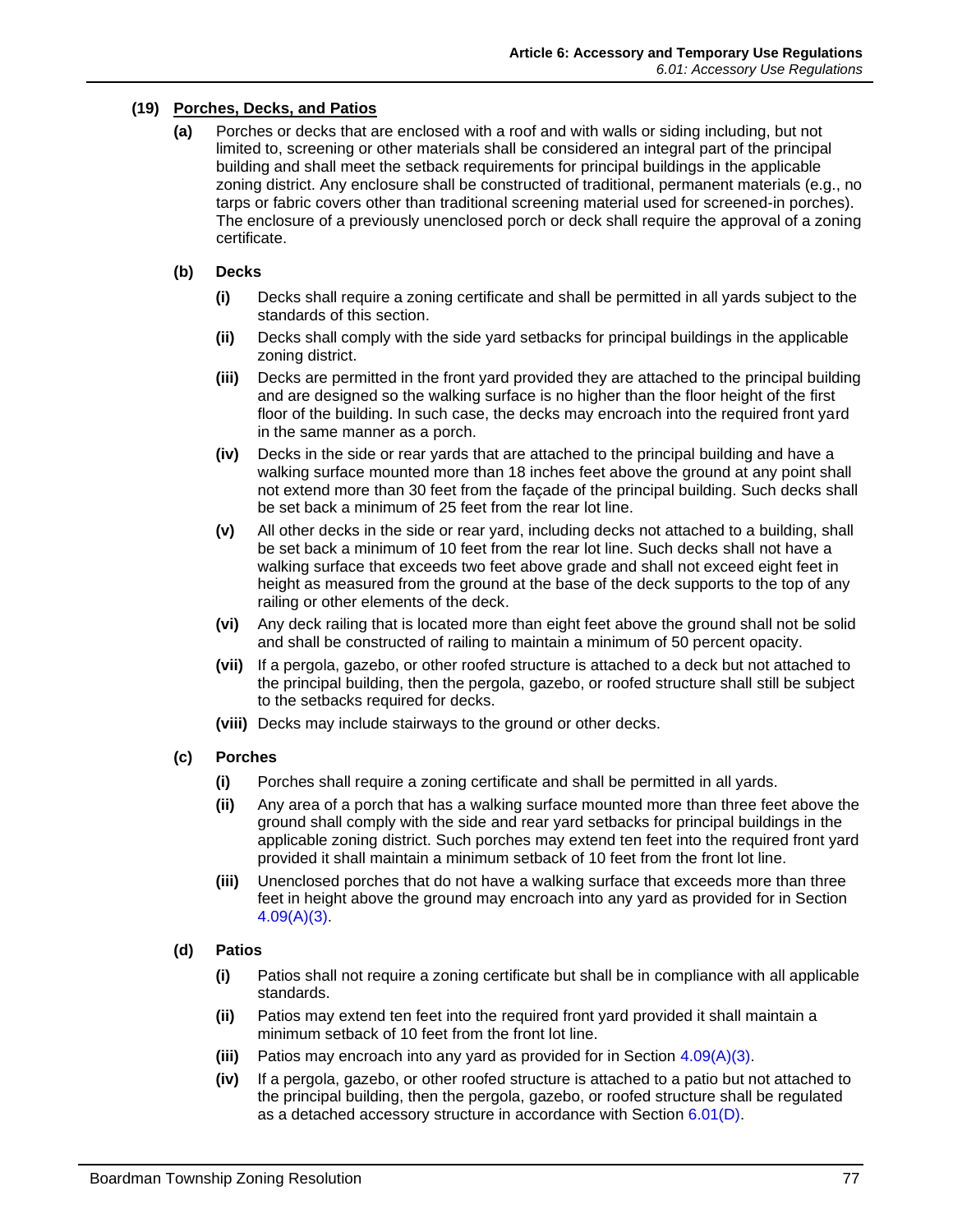#### <span id="page-11-0"></span>**(20) Raising of Small Livestock**

The keeping of up to six chickens, rabbits, or similarly sized livestock is permitted on lots in the AG, R-1A, and P-I Districts provided that:

- **(a)** The principal use is a single-family dwelling on a lot with a minimum lot area of 20,000 square feet;
- **(b)** The raising or keeping of roosters in Boardman Township is prohibited;
- **(c)** No person shall slaughter any of the livestock for commercial sales;
- **(d)** The livestock shall be provided with an enclosed coop or living quarters for protection from the elements; and
- **(e)** Livestock must always be confined within a fenced area of the yard at all times.

#### <span id="page-11-1"></span>**(21) Satellite Dishes**

- **(a)** Satellite dishes of one meter in diameter or less shall be exempt from the provisions of this section on accessory uses and shall not require a zoning certificate. To the maximum extent possible, the dish should be located in the side or rear yard.
- **(b)** Dishes that exceed one meter in diameter shall only be permitted in a nonresidential zoning district if approved as a conditional use. Such dish shall only be permitted in a rear yard.

#### <span id="page-11-2"></span>**(22) Short-Term Rental**

- **(a)** One off-street parking space shall be required for each bedroom that is leased or rented to individual groups beyond the full-time owner or occupant of the residence. This shall be in addition to the number of off-street parking spaces required for the residential use in Section 11.04(A).
- **(b)** If the entire dwelling is leased or rented to one group and no one permanently resides at the dwelling, no additional off-street parking is required beyond what is required for the residential use.
- **(c)** In all cases, any parking required to accommodate the short-term rental in accordance with this section shall be accommodated off-street, on the same lot as the short-term rental.

#### <span id="page-11-3"></span>**(23) Small Wind Energy Conservation Systems**

Small wind energy conservation systems may be permitted as a conditional use when compliant with the following regulations and any other applicable sections of this resolution:

- **(a)** Systems that are five megawatts or larger in capacity are regulated by the Ohio Public Utilities Commission.
- **(b)** Blade Tip Power System Turbines (BTPS) are the only type permitted as part of these regulations.
- **(c)** The minimum lot area shall be five acres.
- **(d)** Any post or pole that the BTPS system is attached to must be affixed to the principal building.
- **(e)** The tip of the rotor blades shall not extend more than 10 feet above the highest point of the existing roofline.
- **(f)** No portion of a turbine, including the rotor blades, shall be located within 20 feet of the ground if ground-mounted. There are no clearance requirements for roof-mounted systems.
- **(g)** No portion of a turbine may extend over parking areas, driveways, or sidewalks.
- **(h)** The maximum rotor diameter shall be six feet.
- **(i)** All portions of a ground-mounted BTPS system shall be set back a minimum of 50 feet from all lot lines.
- **(j)** Small wind energy conversion systems shall not exceed 55 dbA, measured five feet above ground level at the closest lot line. The sound level, however, may be exceeded during shortterm events such as utility outages and/or severe wind storms with sustained winds of 58 miles per hour or 50 knots.
- **(k)** All small wind energy conversion systems shall be equipped with manual (electronic or mechanical) and automatic over-speed controls to limit the blade rotation speed to within the design limits of the small wind energy conversion system.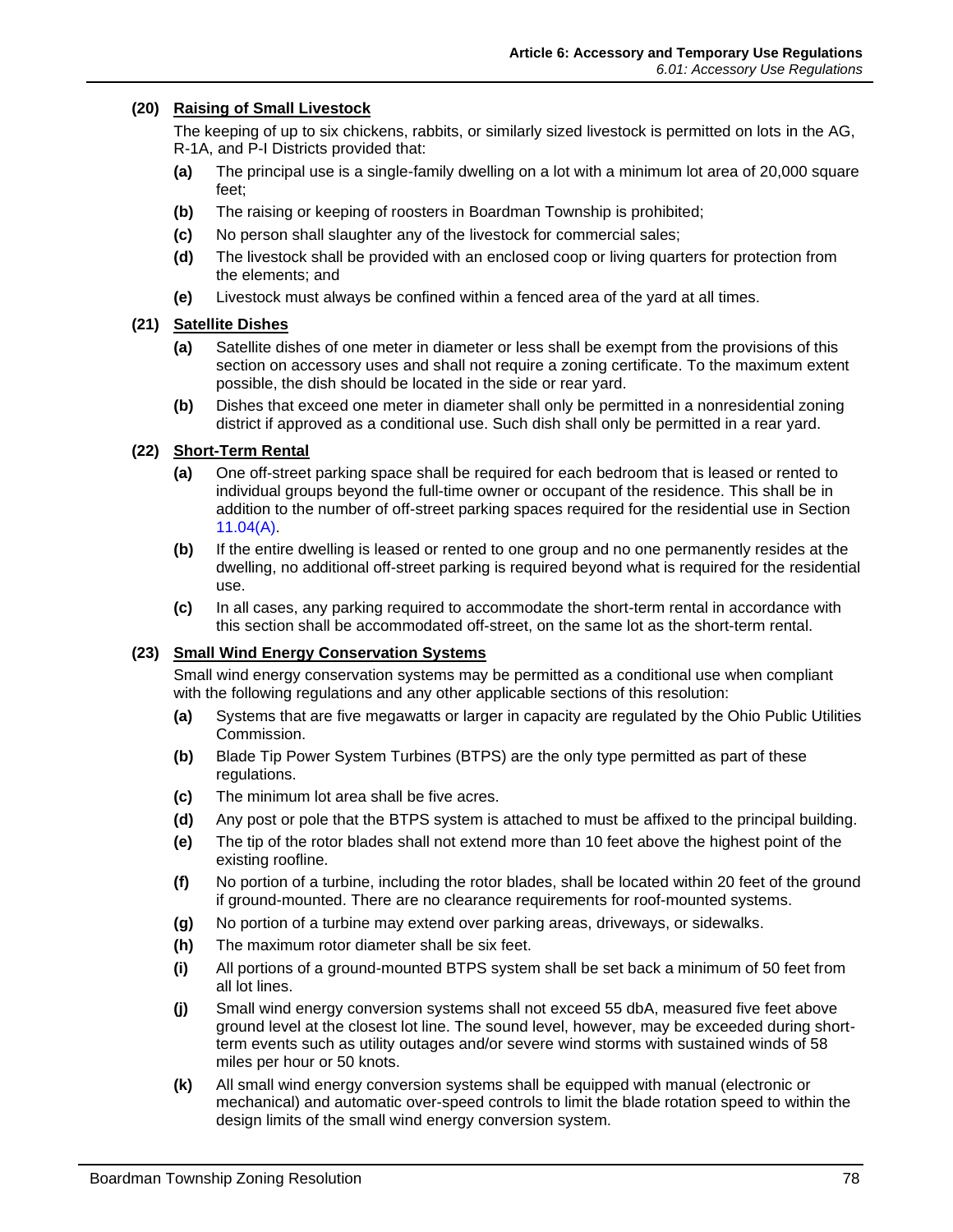- **(l)** No small wind energy conversion system shall be installed until evidence has been given that the electrical utility company has been informed of, and approved the customer's intent to install an interconnected customer-owned generator. Off-grid systems shall be exempt from this requirement.
- **(m)** Small wind energy conversion systems shall not be artificially lighted, except as required by the FAA.
- **(n)** The applicant or owner shall be responsible for acquiring all necessary approvals from other applicable agencies, including but not limited to the FAA.
- **(o)** Any small wind energy conversion system that is not operated on a functional basis for a period of six consecutive months shall be deemed abandoned. The Zoning Inspector may order the repair or removal of said small wind energy conversion system, in accordance with these provisions. The applicant, owner, or other person responsible for the facility shall repair or remove the same within 60 days of receipt of notification by certified mail. If said facility is not either operational or removed after 60 days, the township may remove the system at the owner's expense.

# <span id="page-12-0"></span>**(24) Solar Panels**

- **(a)** Freestanding solar panels shall be limited to a maximum height of 10 feet. Such freestanding solar panels shall be located in the rear yard where they shall be set back a minimum of 25 feet and shall not cover more than 200 square feet in lot area.
- **(b)** Roof-mounted solar panels on the front side of a roof facing a street shall be flush-mounted to the roof.
- **(c)** Roof-mounted solar panels that do not face a street may be mounted flush or at an angle to the roof but shall not exceed 36 inches in height from the roof plane as measured from the roof plane to the furthest point of the solar panel.
- **(d)** Roof-mounted solar panels shall require a zoning certificate or may be reviewed as part of the zoning certificate for the principal building.

# <span id="page-12-1"></span>**(25) Swimming Pools, Hot Tubs, and Ponds**

- **(a)** Any pond or receptacle for water having a water surface area of more than 100 square feet and a depth greater than 24 inches shall be regulated as a swimming pool for the purpose of this resolution and shall be subject to the following restrictions:
	- **(i)** The edge of any pool or pond shall be set back a minimum of 10 feet from all lot lines.
	- **(ii)** Every pool or pond subject to these provisions shall be completely surrounded by a fence or wall with a minimum height of four feet and a maximum height of six feet. Such a fence or wall shall be constructed so as to have no openings, holes, or gaps larger than four inches in any dimension, except for doors or gates, which shall be equipped with suitable locking devices to prevent unauthorized intrusion. An accessory building may be used in or as part of the enclosure. The height shall be measured from the grade to the top of the fence or wall, measured vertically.
	- **(iii)** Above-ground pools with vertical surfaces of at least four feet in height shall not be required to have fences, walls, or gates except in areas where access may be gained to the pool.
	- **(iv)** The only pools that are permitted as accessory uses in nonresidential districts shall be those that are accessory to an existing residential dwelling or accessory to a permitted hotel or motel. Any other pools shall be located inside the principal dwelling.
	- **(v)** The excavation, construction, plumbing, and electrical requirements, inspection, and other safety facilities shall be regulated by the county codes.
	- **(vi) Temporary Portable Swimming Pools for Summer Use Only**
		- **A.** "Summer use only" means the pool cannot be erected before May 1st and must be dismantled by October 1<sup>st</sup> of each year. If a temporary portable pool is left up beyond the above-mentioned dates it becomes a permanent pool and the rules for permanent above ground pools shall apply.
		- **B.** The edge of the pool shall be set back a minimum of 10 feet from all lot lines.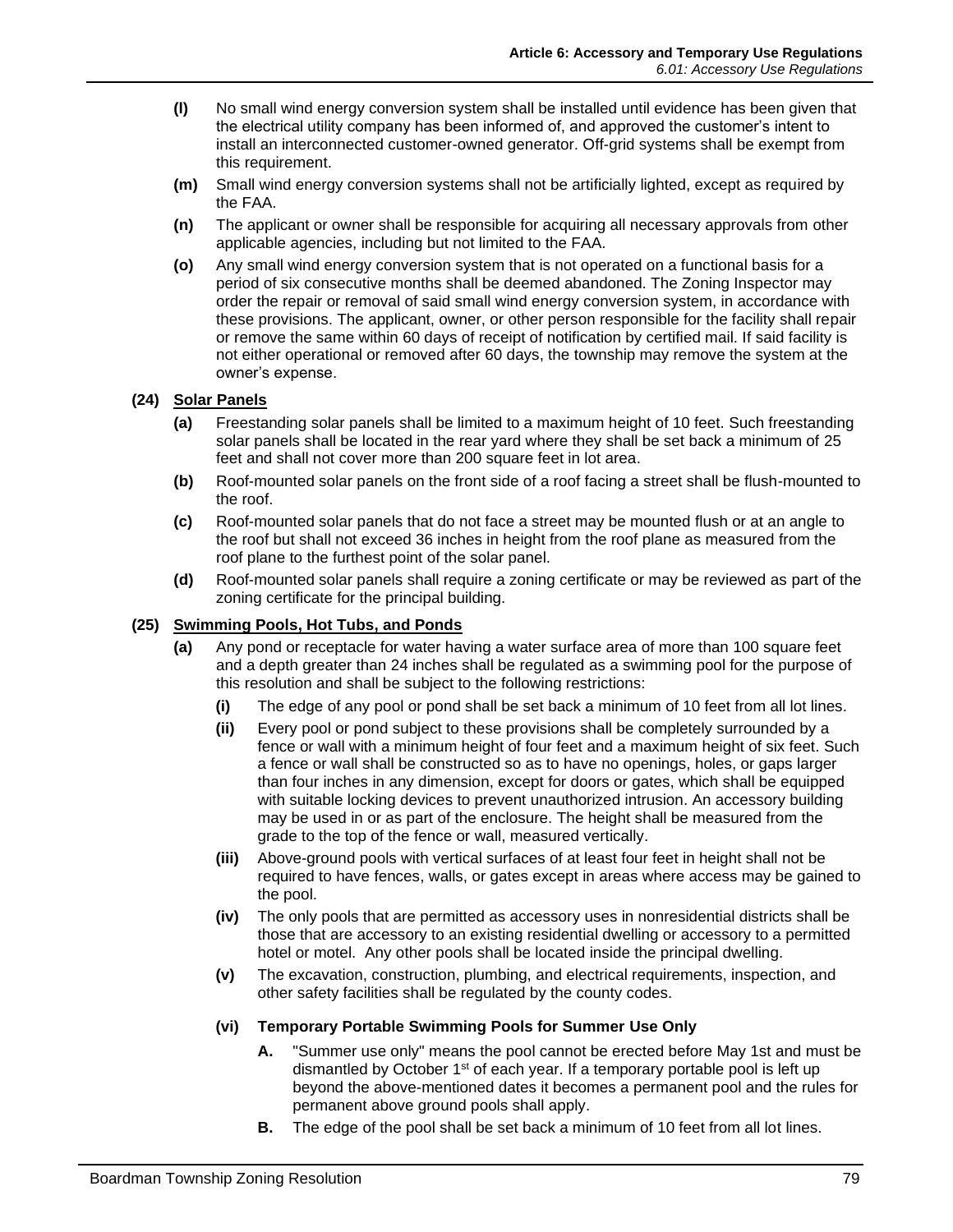- **C.** A zoning certificate shall not be required for a temporary portable swimming pool provided it complies with the provisions of this subsection.
- **(b)** Hot tubs shall be set back a minimum of 10 feet from all lot lines.
- **(c)** If a pool or hot tub meets the manufacturer's child proofing regulation, such pool or hot tubs shall be exempt from the fencing required by this section.
- **(d)** An above-ground pool or hot-tub shall not be located on a surface (e.g., ground, patio, deck, or other surface) that will result in a water surface that is more than six feet above the natural grade of the ground surrounding the pool.
- **(e)** All permanent plumbing or electrical equipment related to the pond, swimming pool, or hot tub, except underground wiring or pipes, shall meet the setbacks of this section.

#### <span id="page-13-0"></span> $6.02$ **TEMPORARY USES AND STRUCTURES**

# **Purpose**

This section allows for the establishment of certain temporary uses and structures of limited duration, provided that such uses and structures do not negatively affect adjacent properties, and provided that such uses or events are discontinued upon the expiration of a set time period. Temporary uses and structures shall not involve the construction or alteration of any permanent building or structure.

#### **General Standards Applicable to All Temporary Uses and Structures**

- **(1)** All temporary uses and structures shall be reviewed in accordance with this section and all other applicable sections of this zoning resolution.
- **(2)** All temporary uses and structures shall:
	- **(a)** Require the issuance of a zoning certificate, unless otherwise specifically stated;
	- **(b)** Not be detrimental to property or improvements in the surrounding area or to the public health, safety, or general welfare;
	- **(c)** Be compatible with the principal uses taking place on the site;
	- **(d)** Not have substantial adverse effects or noise impacts on nearby residential neighborhoods;
	- **(e)** Not include permanent alterations to the site;
	- **(f)** Not maintain temporary signs associated with the use or structure after the activity ends;
	- **(g)** Not violate the applicable conditions of approval that apply to a site or use on the site;
	- **(h)** Not interfere with the normal operations of any permanent use located on the property; and
	- **(i)** Contain sufficient land area to allow the temporary use, structure, or special event to occur, as well as adequate land to accommodate the parking and traffic movement.
- **(3)** Temporary tents, seasonal covers, and temporary carports are prohibited with the exception that a temporary tent may be permitted as part of a special event. See Section [6.02: Temporary Uses and](#page-13-0)  [Structures.](#page-13-0)
- **(4)** Some temporary uses may require a vendor's permit, as regulated outside of this resolution.

# **Permitted Temporary Uses and Use-Specific Standards**

# **(1) Gravel Surface Parking Lot**

- **(a)** A gravel surface parking lot may be permitted while a site is under construction but shall only be permitted in areas for parking as established in the approved plans associated with the zoning certificate.
- **(b)** The gravel parking area must be paved in accordance with Section 11.03(F) or the approved plans prior to the issuance of an occupancy permit by the County. The applicant may also remove the temporary gravel surface parking lot as an alternative to paving but in such case, the area that was used as a gravel lot shall be returned to its previous state or as a landscaped area.
- **(c)** A solid surface or gravel driveway shall be provided so vehicles may access the parking lot from a public street.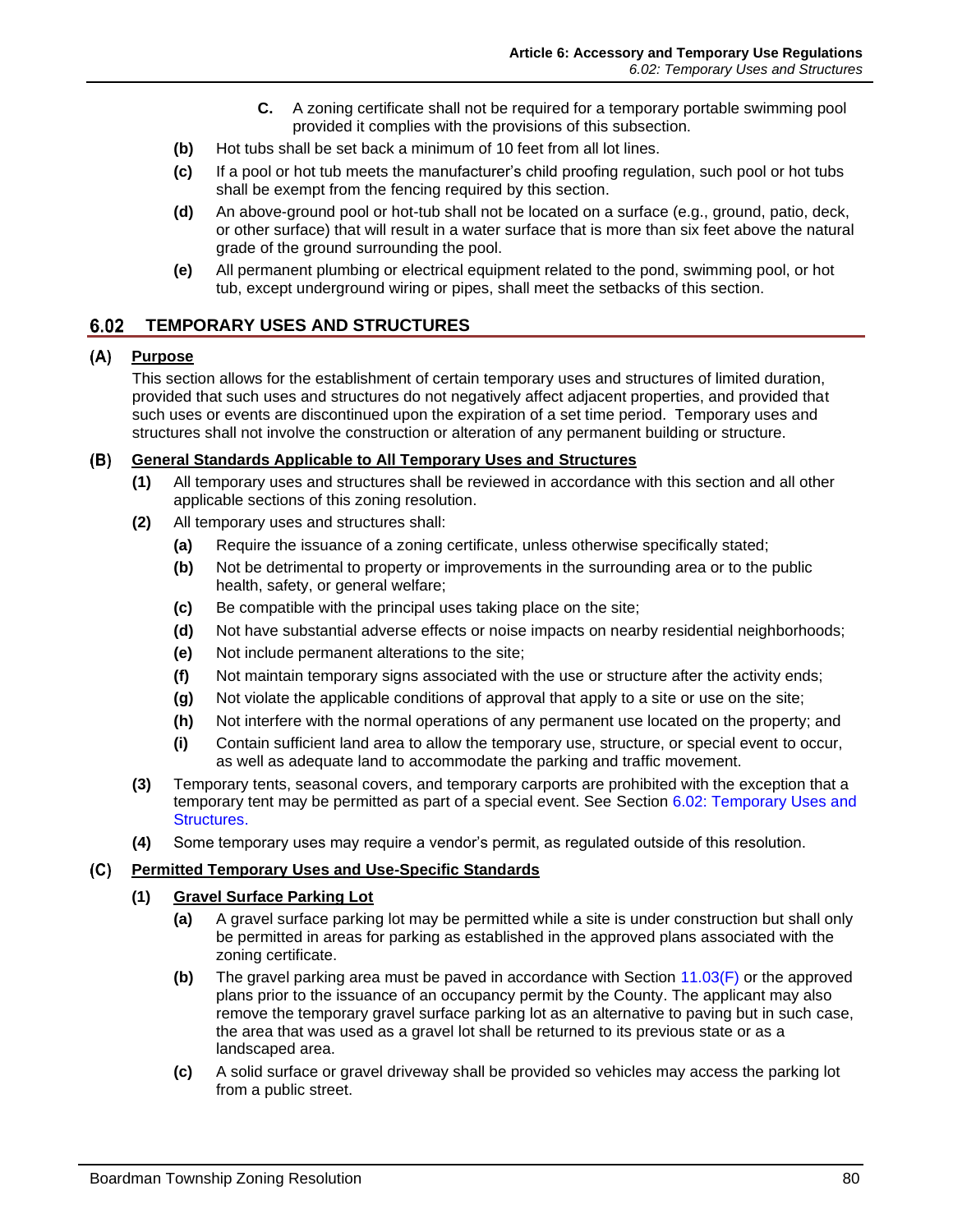#### **(2) Garage or Estate Sales**

- **(a)** Garage or estate sales are permitted up to four times per calendar year on any single lot with a maximum of four days per each occurrence.
- **(b)** A zoning certificate shall not be required for a garage or estate sale but the sales shall be subject to the general standards applicable to all temporary uses and the time restrictions.

#### **(3) Temporary Structures for Construction Purposes**

Temporary structures for construction operations may be permitted in any district if such structures are deemed necessary, provided:

- **(a)** The use of such structures shall be limited to offices, buildings for the storage of lumber, equipment, and other building material, temporary toilets, and construction dumpsters.
- **(b)** All temporary structures shall be set back a minimum of 25 feet from the nearest occupied residential dwelling.
- **(c)** No structure may be placed on the site no sooner than two weeks before the start of grading or construction.
- **(d)** The structure shall not be located within a floodplain, in the right-of-way, or in any other location that will obstruct drainage or traffic flow.
- **(e)** The structure shall not block or prevent access to any fire hydrant.
- **(f)** All temporary structures for construction operations shall be removed within 30 days after the completion of work on the premises or in the subdivision for which a certificate has been issued or if construction is not pursued diligently. In no instance, shall the zoning certificate for the construction structure allow for its placement for longer than three years.
- **(g)** For real estate offices and/or model homes, the following shall apply:
	- **(i)** One temporary real estate sales office or model home, per builder or developer, shall be permitted in a section or phase of a new residential or nonresidential development, provided that the use complies with this section on temporary uses and the standards of this subsection.
	- **(ii)** The office or home shall be located on a lot approved as part of the subject development.
	- **(iii)** The office or homes shall be operated by a developer or builder active in the same phase or section where the use is located.
	- **(iv)** The office shall be removed, if not within a home, or the model home shall be converted into a permanent residential use once 80% occupancy in the section or phase of the development is reached. For the purposes of these standards, occupancy shall include both the physical occupancy of buildings by the resident or tenant or sale of a completed building to a private party beyond the builder or developer.

# **(4) Portable Storage Units**

The placement and use of portable storage units shall comply with the following:

- **(a)** Only one portable storage unit shall be permitted on a single lot at any one time.
- **(b)** Portable storage units shall be permitted on any one lot for a total period of 30 days per calendar year.
- **(c)** Portable storage units shall be placed on a paved surface.
- **(d)** Portable storage units shall not be located in the floodplain, block a drainage path, and shall not block sidewalks, fire lanes, or bike paths.
- **(e)** No part or former part of a semi-trailer or trailer shall be utilized as a portable storage unit or permanent accessory structure in any zoning district. A trailer or semi-trailer with all wheels and tires and valid license may be utilized as a portable storage unit, but shall conform to all requirements for portable storage units.

# **(5) Temporary Storage with Vacant Commercial Buildings**

**(a)** When a commercial building in the RB, GB, or NMB District is vacated by a use permitted in this resolution, such building may be permitted to use as a temporary storage for goods and materials for a period of up to one year.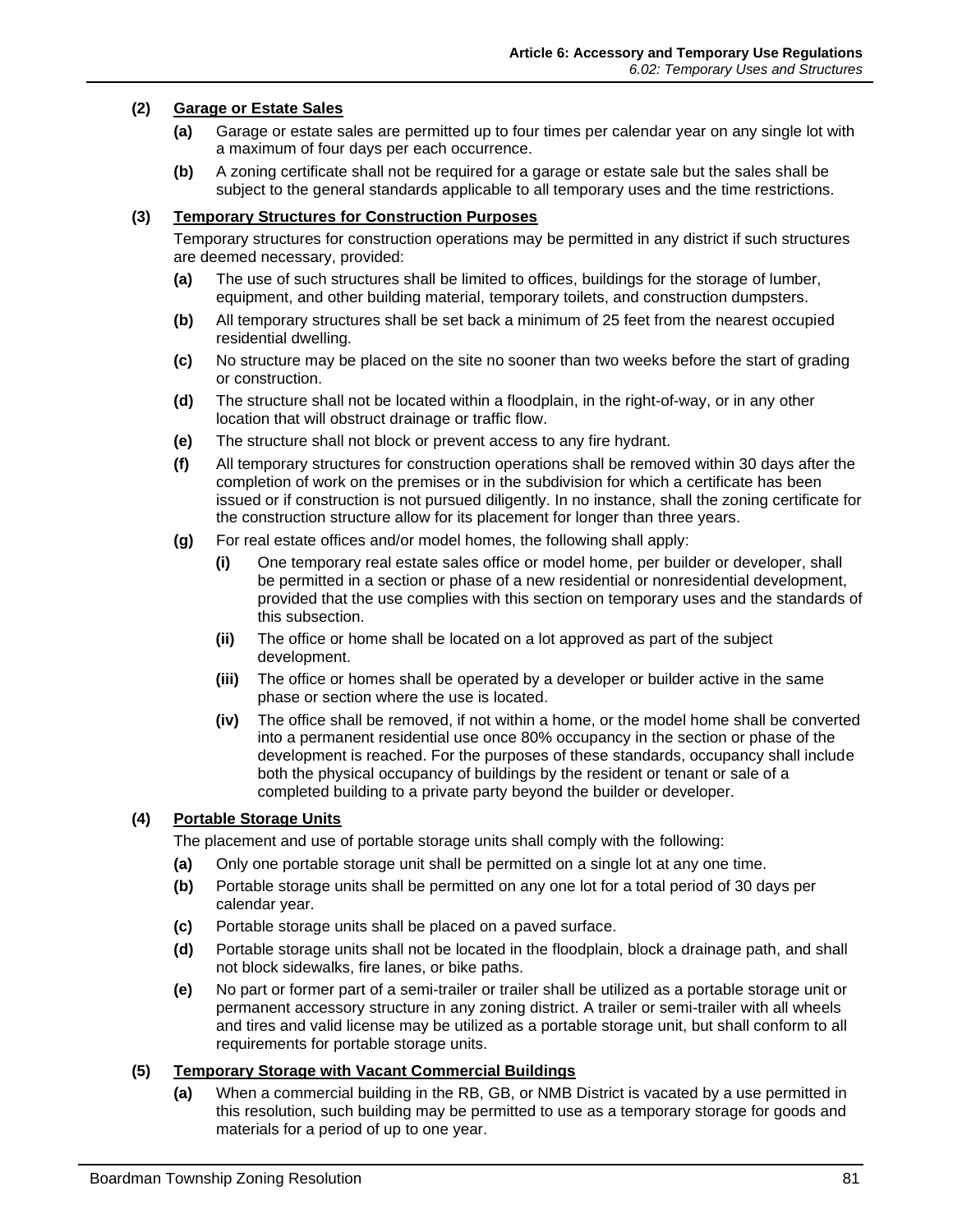**(b)** Such use shall require approval of a zoning certificate with a stated date that all goods shall be removed.

# **(6) Temporary Dwelling**

- **(a)** A temporary home may be any form of a temporary dwelling including a mobile home or manufactured home provided it complies with all applicable health and building codes.
- **(b)** A temporary dwelling shall be allowed only on a lot where a single-family detached dwelling is permitted by the provisions of this code.
- **(c)** A temporary dwelling shall be allowed only in a case where a single-family dwelling has been destroyed or damaged by fire or other disaster to the extent which makes such dwelling uninhabitable and only when such dwelling is to be rebuilt or replaced.
- **(d)** Occupancy of the temporary dwelling shall terminate immediately upon completion of the dwelling on the same lot; but in no event shall the time exceed the limit set forth in this section.
- **(e)** In no case shall a temporary dwelling be permitted for more than one year.
- **(f)** Additional conditions and requirements may be deemed necessary by the Zoning Administrator upon review of a particular application for a temporary dwelling and such temporary permit shall be subject to all such conditions and requirements.

#### **(7) Temporary Outdoor Sales**

Temporary outdoor sales of seasonal items, including the sale of such items as Christmas trees, pumpkins, seasonal produce, and similar agricultural products, may be permitted in accordance with the following standards:

- **(a)** If the proposed temporary outdoor sale is intended to be seasonal, in the same area, on an annual basis, the use shall be considered an accessory use and shall be regulated as an outdoor display and sales area in accordance with Section [6.01: Accessory Use Regulations.](#page-0-1)
- **(b)** Temporary outdoor sales shall be limited to a maximum of 30 days in any one calendar year, on any single lot.

#### **(c) Location**

- **(i)** The property contains an area not actively used by another use that will support the proposed temporary sale of products without encroaching into or creating a negative impact on existing open space, landscaping, traffic movements, or parking space availability.
- **(ii)** The sale of goods shall not occur within the public right-of-way, or within 100 feet of a dwelling.

#### **(d) Range of Goods Limited**

The range of goods or products available for sale shall be limited to non-processed products obtained primarily through farming or agricultural activities, including, but not necessarily limited to: pumpkins; grains and seed crops; fruits of all kinds; vegetables; nursery, floral, ornamental, and greenhouse products; trees and forest products, including Christmas trees, and firewood; bees and beekeeping products; seafood; and dairy products.

#### **(e) Hours of Operation**

The hours of operation of the seasonal sale of agricultural products shall be from 7:30 A.M. to 10:00 P.M., or the same hours of operation as a principal use on the same lot, whichever is more restrictive.

#### **(8) Temporary Special Events**

**(a)** A zoning certificate for temporary special events such as festivals, circuses, concerts, tents, and similar uses shall be valid for no more than 10 consecutive days provided the applicant receives other applicable permits from the Mahoning County Building Department and the Boardman Township Police and Fire Department. No more than four special events shall be permitted on any single lot per calendar year.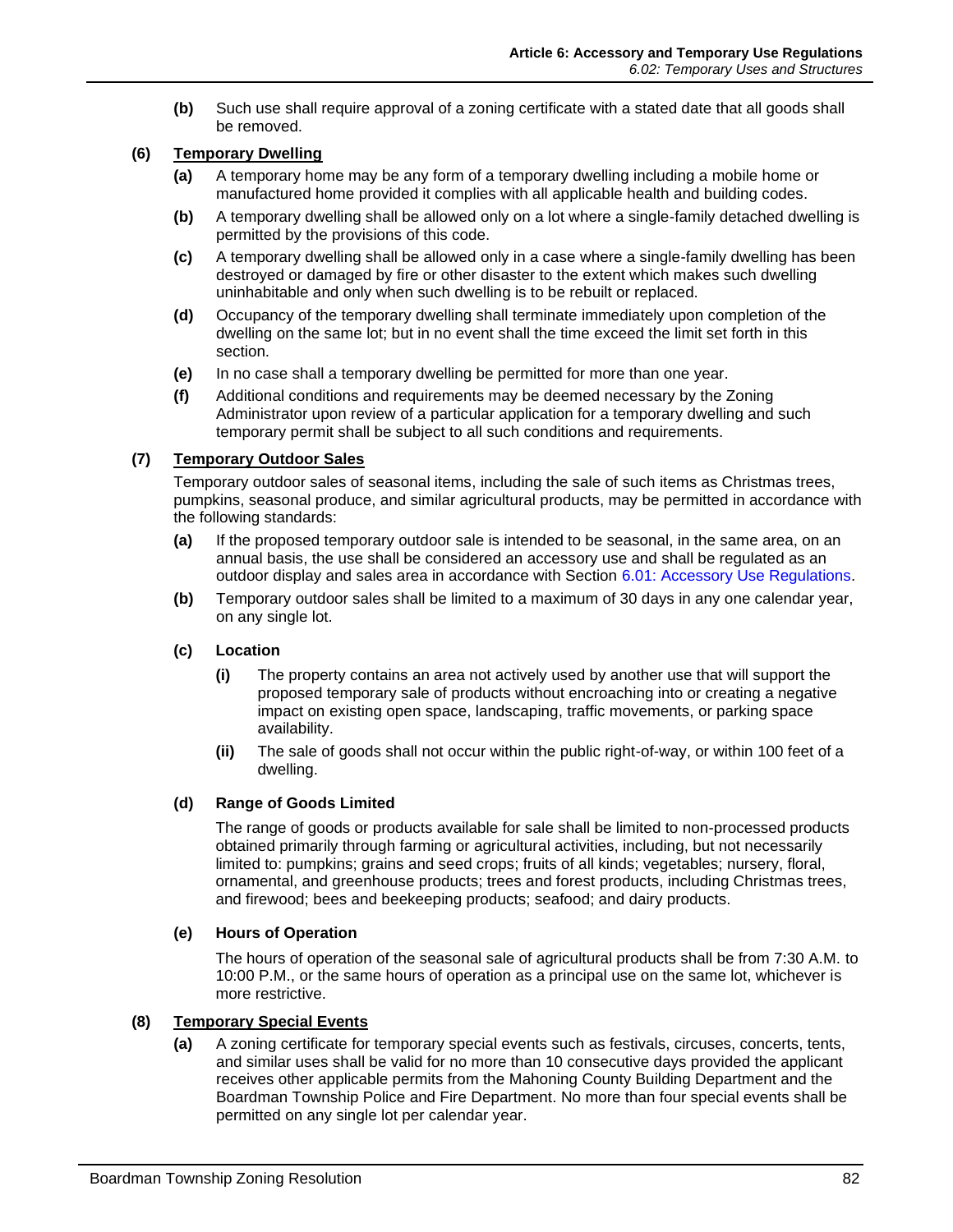- **(b)** A zoning certificate for temporary special events that required an extended time period may be permitted once per calendar year, on any single lot, for a period not to exceed 90 consecutive days provided the applicant receives other applicable permits from the Mahoning County Building Department and the Boardman Township Police and Fire Department. A conditional use approval shall be required if an applicant seeks approval of these extended events for more than three consecutive years (three events).
- **(c)** Applicants with more than five acres in lot area that wish to have a designated area for temporary special events throughout a calendar year may identify a single area to be used for temporary special events and shall comply with the following:
	- **(i)** Such area shall be designated on a site plan, approved in accordance with Section 3.05: Site Plan Review. The area shall be situated to provide the least amount of visual and noise impact on adjacent residential areas and shall be designed to minimize any conflict between vehicular use areas and the event area.
	- **(ii)** The applicant shall be required to obtain any other applicable permits from the Mahoning County Building Department and the Boardman Township Police and Fire Department, as may be necessary and as may be required for individual events.
	- **(iii)** The total number of events shall not exceed twelve special events in any single calendar year. Each event shall not exceed seven consecutive days.
- **(d)** Temporary tents for outdoor sales may be permitted as part of any special event approval. The use of a temporary tent shall require review by the Zoning Inspector and the Boardman Township Fire Department as part of the zoning certificate review. Temporary tents may also require a building permit from Mahoning County.
- **(e)** Outdoor weddings and similar private events are exempt from this standard but organizers of such events are encouraged to notify the Zoning Inspector to determine if special accommodations should be made to address traffic and circulation. These private events are subject to all applicable noise resolutions and ordinances.

# **(9) Temporary Structures for Public or Institutional Uses**

Temporary structures serving educational institutions shall comply with the following standards:

#### **(a) Location**

- **(i)** The use shall be located to the side or rear of the principal structure(s) and at least five feet from any other structure.
- **(ii)** The use shall not be permitted within required off-street parking, required open space areas, or required landscaping areas.

# **(b) Standards**

- **(i)** Under skirting or other materials shall be used to prevent unauthorized access underneath the structure.
- **(ii)** Parking shall be provided for the temporary structure in conformance with Article 11: Parking, Loading, and Circulation Standards.

#### **(c) Approval and Duration**

This use is permitted if approved by the Zoning Inspector, and may remain on the site for no more than two years. This period may be renewed for two additional years, for good cause shown, upon approval of a written request, submitted to the Zoning Inspector at least 30 days prior to the expiration of the zoning certificate or business use certificate, as applicable. In no event, however, shall such extensions allow the temporary structure to remain on the site for more than four years.